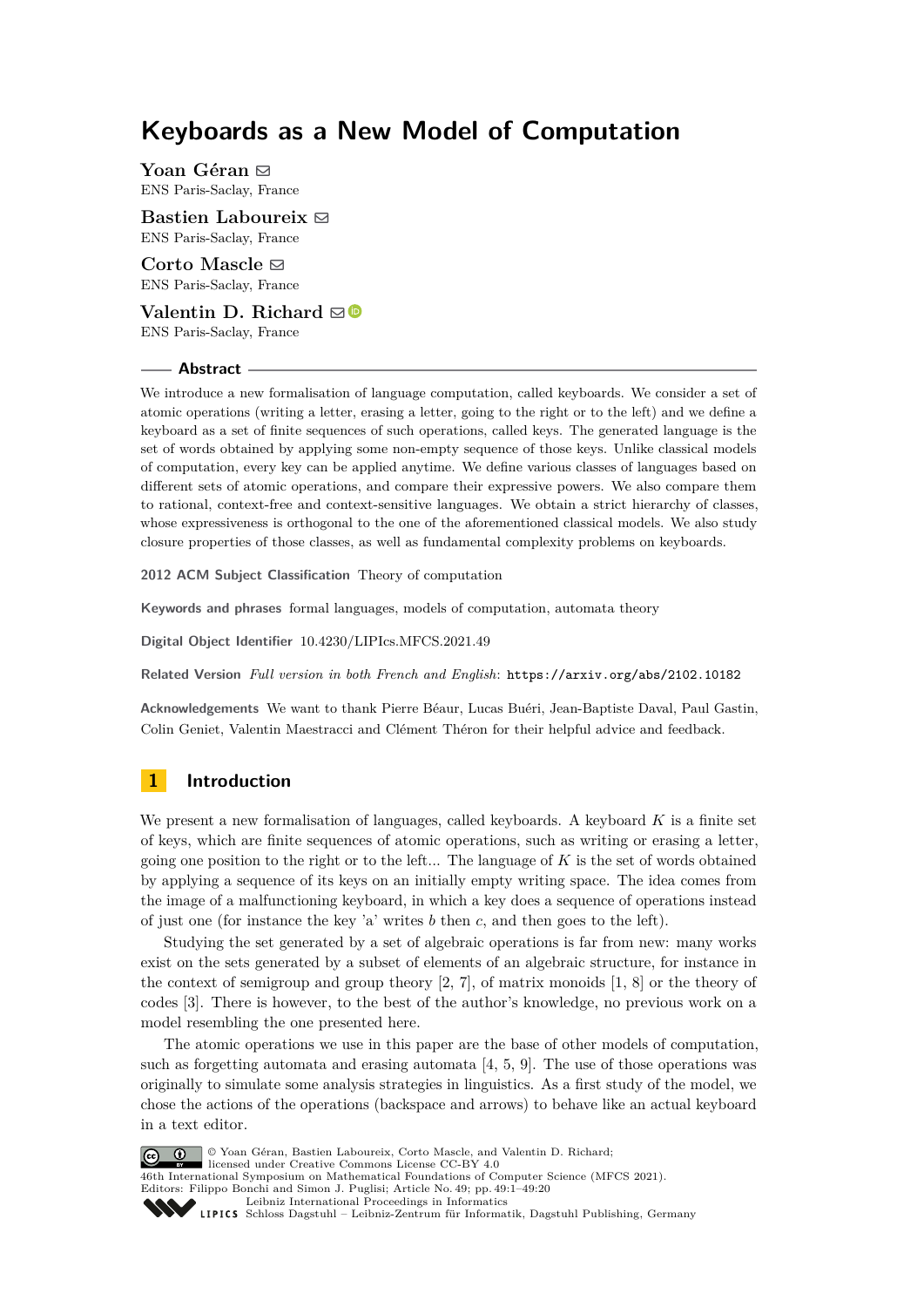We can define various classes of languages based on the set of atomic operations we consider, and compare their expressive powers between them, and to well-known classes of languages. We obtain a strict hierarchy of classes, with a wide range of expressiveness and difficulty of comprehension. The expressiveness of keyboards seems to be overall orthogonal to the ones of classical models of computation, which we explain by two key differences with the latter.

First, keyboards are blind and memoryless, in that they do not have states and cannot read the tape at any point. Second, because of this weakness, we can allow operations such as moving in the word or erasing letters without blowing up their expressive power too much.

The main interests of keyboards are: 1. to obtain many deep and complex mathematical questions from a deceptively simple model, and 2. that their expressiveness is very different from the ones of classical models. A language that is simple to express with a keyboard may be more complicated for automata, and vice versa. This paper is meant as a first step in the study and comprehension of keyboards and their languages.

The paper is organised as follows. In Sections 2 and 3 we establish notations and basic definitions. Section 4 and 5 are dedicated to building properties and tools necessary to the study of keyboards. In Section 6 we dive into the specific properties of each keyboard class, and prove the inclusions of some of them in regular, context-free and context-sensitive languages. Then in Section 7, we study the inclusions between those classes, in particular showing that they are all different. Some complexity results are given in Section 8. Finally, in Section 9 we show that keyboard classes are not stable by union or intersection, and that some (but not all) of them are stable by mirror.

We do not provide full proofs, but only sketch of proofs for some results. The technical details can be found in the full version.

# **2 Preliminaries**

Given a finite alphabet *A*, we note *A*<sup>∗</sup> the set of finite words over *A* and *A*<sup>+</sup> for the set of non-empty ones. Given a word  $w = a_1 \cdots a_n \in A^*$ , we write  $|w|$  for its length and, for all  $a \in A$ ,  $|w|_a$  the number of occurrences of *a* in *w*. For all  $1 \le i, j \le n$  we use the notation *w*[*i*] for the *i*<sup>th</sup> letter of *w* (i.e. *a<sub>i</sub>*) and *w*[*i, j*] for its factor  $a_i \cdots a_j$  (and  $\varepsilon$  if  $j < i$ ). We denote the mirror of *w* by  $\tilde{w} = a_n \cdots a_1$ .

We write  $\text{Pref}(w)$  for the set of prefixes of  $w$ ,  $\text{Suff}(w)$  for its set of suffixes,  $\text{Fact}(w)$  for its set of factors and  $\text{Sub}(w)$  for its set of subwords.

We represent a finite automaton *A* as a tuple  $(Q, \Delta, \text{Init}, \text{Fin})$  with  $Q$  a finite set of states,  $\Delta: Q \times A \to 2^Q$  a transition function, and Init, Fin  $\subseteq Q$  sets of initial and final states.

We represent a pushdown automaton on *A* as a tuple  $(Q, \Gamma, \bot, \Delta, \text{Init}, \text{Fin})$  with

- *Q* a finite set of states ;  $\mathcal{L}_{\mathcal{A}}$
- $\blacksquare$  Γ a finite stack alphabet ;
- $\blacksquare$   $\bot \in \Gamma$  an initial stack symbol ;
- $\Delta: Q \times A \times (\Gamma \cup \{-\})^2 \to 2^Q$  a transition function;
- Init and Fin sets of initial an final states.

We accept a word on final states with an empty stack. We write transitions as follows:

$$
s_1 \xrightarrow[\text{op}_1, \text{op}_2]{a} s_2
$$

with

- op<sub>1</sub> =  $\uparrow \gamma$  if we pop  $\gamma \in \Gamma$ , and op<sub>1</sub> = − if we do not pop anything.
- op<sub>2</sub> =  $\downarrow \gamma$  if we push  $\gamma \in \Gamma$  on the stack, and op<sub>2</sub> = − if we do not push anything. We will use  $\varepsilon$ -transitions in both finite and pushdown automata to simplify some proofs.

For more details and properties of those models, we refer the reader to [\[6\]](#page-15-3).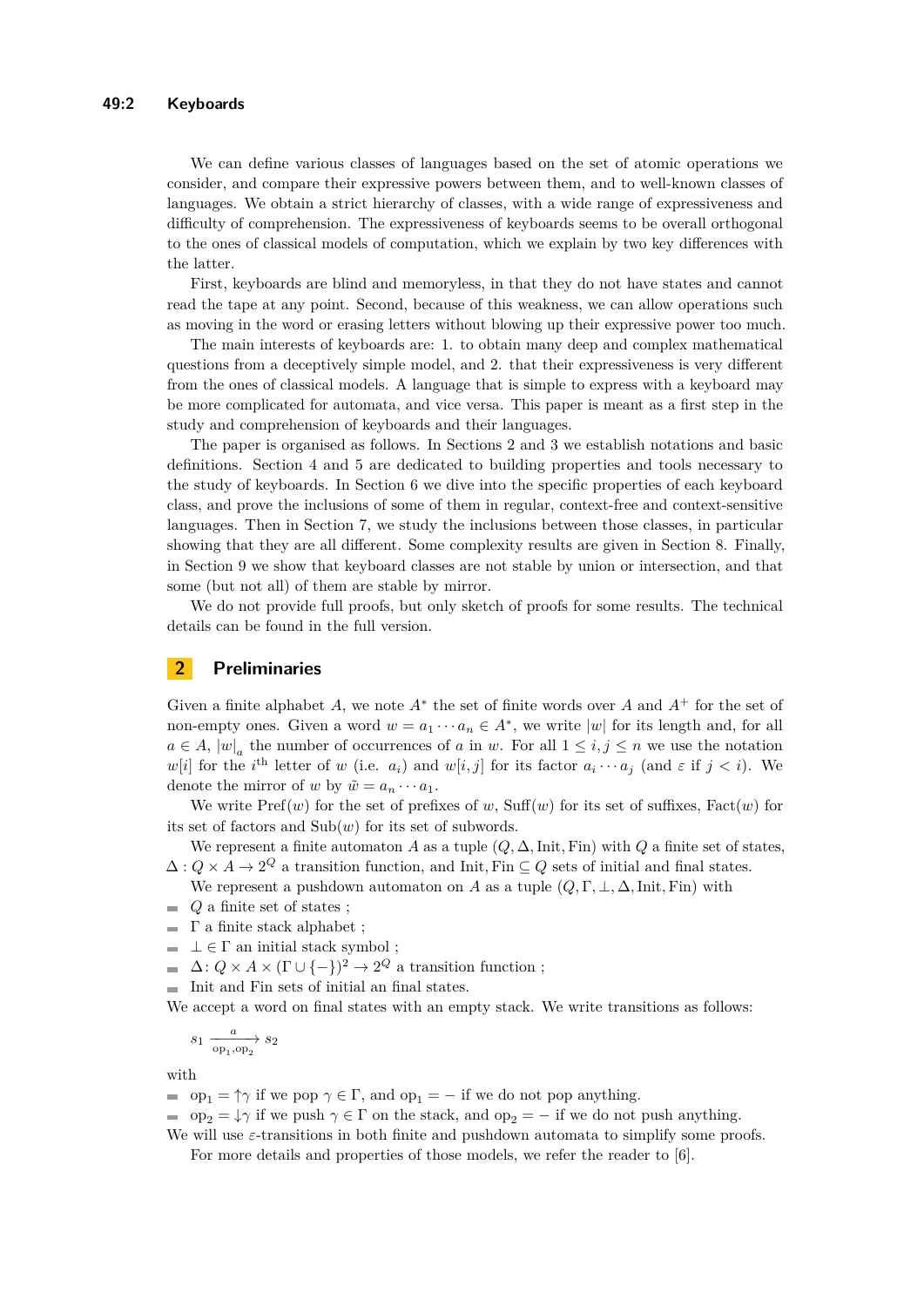#### **Y. Géran, B. Laboureix, C. Mascle, and V. D. Richard 49:3 49:3**

# **3 Definitions**

We fix a finite alphabet *A* and the following special symbols, taken out of *A*:

The backspace :  $\leftarrow$  The left arrow :  $\blacktriangle$  The right arrow :  $\blacktriangleright$ 

The set of all symbols is  $S \triangleq A \cup \{\leftarrow, \blacktriangleleft, \blacktriangleright\}$ . An element of *S* is called an *atomic operation*.

▶ **Definition 1.** *A* configuration *is a pair of words*  $(u, v) \in A^* \times A^*$ . We will use  $C(A)$  to *denote the set of configurations over A, and*  $\langle u | v \rangle$  *to denote the configuration*  $(u, v)$ *.* 

*We define the notation*  $\langle u | v \rangle_i$  *as the letter at position i in the configuration with respect to the cursor:*  $\langle u | v \rangle_i = \tilde{u}[-i]$  *if*  $i < 0$  *and*  $v[i]$  *if*  $i > 0$ *.* 

**► Definition 2.** The action of an atomic operation  $\sigma \in S$  *on a configuration*  $\langle u|v \rangle$  *is written*  $\langle u|v \rangle \cdot \sigma$  *and is defined as follows:* 

 $\langle u|v \rangle \cdot a = \langle ua|v \rangle$  *if*  $a \in A$ .  $\langle \varepsilon | v \rangle \cdot \leftarrow = \langle \varepsilon | v \rangle$  *and*  $\langle u' a | v \rangle \cdot \leftarrow = \langle u' | v \rangle$  $\langle \varepsilon | v \rangle \cdot \blacktriangleleft = \langle \varepsilon | v \rangle$  *and*  $\langle u' a | v \rangle \cdot \blacktriangleleft = \langle u' | a v \rangle$  $\langle u|\varepsilon\rangle \cdot \blacktriangleright = \langle u|\varepsilon\rangle$  *and*  $\langle u|av'\rangle \cdot \blacktriangleright = \langle ua|v'\rangle$ 

*We will sometimes write*  $\langle u | v \rangle \stackrel{\sigma}{\rightarrow} \langle u' | v' \rangle$  *for*  $\langle u' | v' \rangle = \langle u | v \rangle \cdot \sigma$ .

▶ **Example 3.** By applying the following sequence of atomic operations ←, *a*, ▶, ▶, *b* to the configuration  $\langle c|d\rangle$ , we obtain the following rewriting derivation:

$$
\langle c|d\rangle\xrightarrow{\leftarrow}\langle\varepsilon|d\rangle\xrightarrow{a}\langle a|d\rangle\xrightarrow{\blacktriangleright}\langle ad|\varepsilon\rangle\xrightarrow{\blacktriangleright}\langle ad|\varepsilon\rangle\xrightarrow{b}\langle adb|\varepsilon\rangle.
$$

▶ **Definition 4.** *We define other semantics for atomic operations, called* effective semantics*. The difference with the previous ones is that we forbid application of atomic operations without effect (such as backspace when the left word of the configuration is empty). Formally, given*  $u, v \in A^*, a \in A$  *we have:* 

$$
\langle u|v \rangle \xrightarrow{\alpha} e \langle ua|v \rangle
$$
  

$$
\langle u'a|v \rangle \xrightarrow{\leftarrow} e \langle u'|av \rangle
$$
  

$$
\langle u'a|v \rangle \xrightarrow{\leftarrow} e \langle u'|av \rangle
$$
  

$$
\langle u|av' \rangle \xrightarrow{\leftarrow} e \langle ua|v' \rangle
$$

*We also define the operator*  $\odot$  *by*  $\langle u | v \rangle \odot \sigma = \langle u' | v' \rangle$  *if and only if*  $\langle u | v \rangle \stackrel{\sigma}{\rightarrow} e \langle u' | v' \rangle$ *.* 

▶ **Definition 5.** *A* key *is a sequence of atomic operations, seen as a word on S. We will use*  $\mathcal{T}(S)$  *to denote the set of keys on S* (variables k, t, ...), or  $\mathcal{T}$  if there is no ambiguity.

▶ **Definition 6.** *The* action of a key *over a configuration is defined inductively as follows:* 

$$
\begin{cases} \langle u|v \rangle \cdot \varepsilon = \langle u|v \rangle \\ \langle u|v \rangle \cdot (\sigma t) = (\langle u|v \rangle \cdot \sigma) \cdot t \end{cases}
$$

We extend the notation  $\langle u | v \rangle \stackrel{t}{\rightarrow} \langle u' | v' \rangle$  to keys. We define  $\langle u | v \rangle \stackrel{t}{\rightarrow} e \langle u' | v' \rangle$  and  $\langle u | v \rangle \odot t$ *analogously.*

**Example 7.** We will also consider sequences of keys  $\tau = t_1 \dots t_n$ . The action of  $\tau$  is obtained by composing the actions of the  $t_i$ , hence applying  $\tau$  has the same effect as applying sequentially  $t_1, \ldots, t_n$ . Note that  $\tau$  is seen as a word on  $\mathcal{T}(S)$  (and not on *S*), thus  $|\tau|$  is *n*.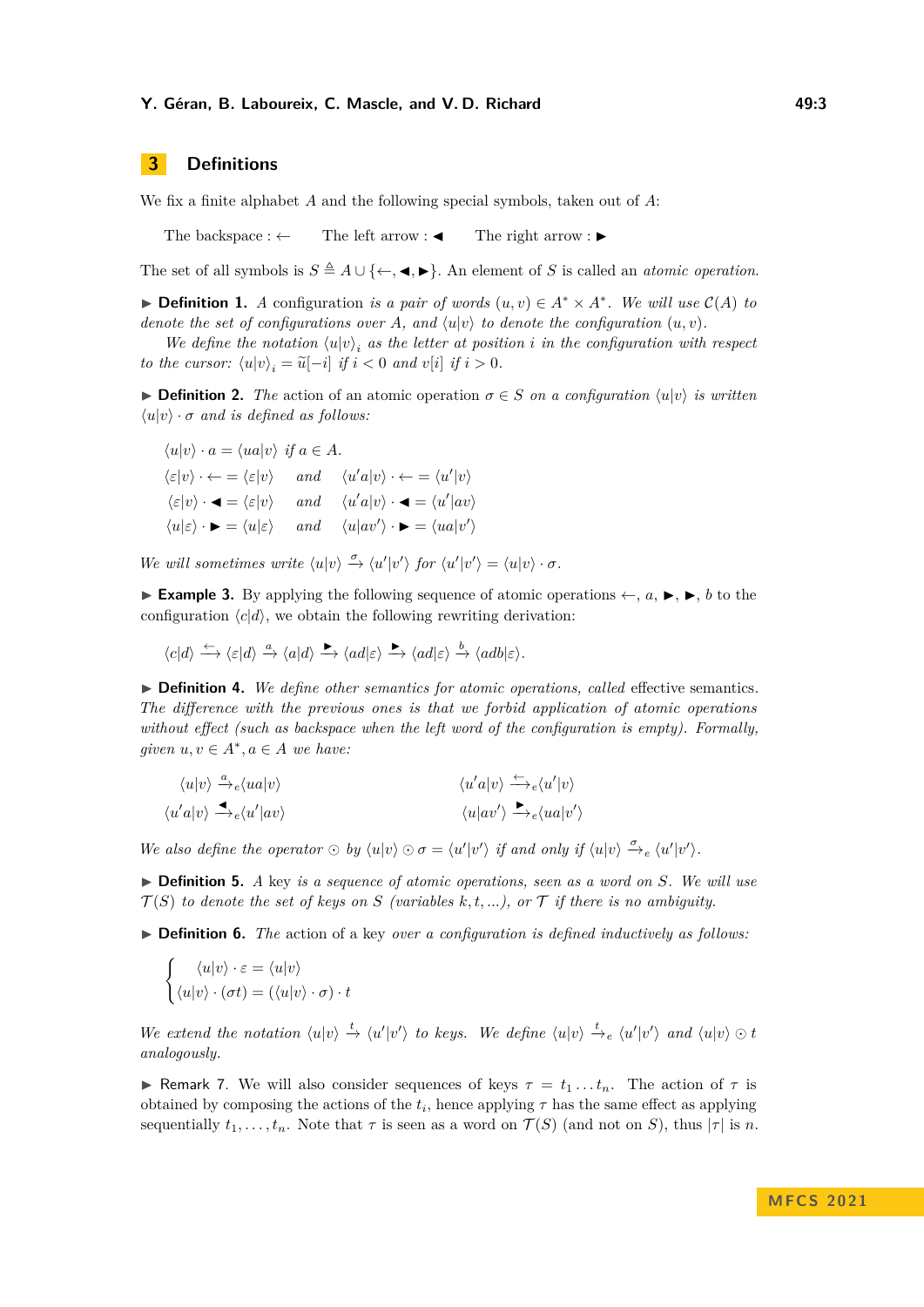$\triangleright$  **Definition 8.** The length of a key *t, written* |*t*|*, is its length as a word on S. Further, given*  $\sigma \in S$ , we note  $|t|_{\sigma}$  the number of occurrences of  $\sigma$  in t. The size of a configuration  $\langle u|v \rangle$  *is defined as*  $|\langle u|v \rangle| = |u| + |v|$ *.* 

▶ **Definition 9.** *Two keys t and t' are* equivalent, *denoted*  $t \sim t'$ , *if for all*  $u, v \in A^*$ ,  $\langle u|v \rangle \cdot t = \langle u|v \rangle \cdot t'.$ 

<span id="page-3-0"></span>**Example 10.**  $\varepsilon$  is equivalent to  $a \leftarrow$  for all  $a \in A$ , but not to  $\blacktriangleright \blacktriangleleft$ , as we have  $\langle a | \varepsilon \rangle \cdot \blacktriangleright \blacktriangleleft = \langle \varepsilon | a \rangle$ whereas  $\langle a | \varepsilon \rangle \cdot \varepsilon = \langle a | \varepsilon \rangle$ .

Example [10](#page-3-0) illustrates how  $\blacktriangleleft$ ,  $\blacktriangleright$  and  $\leftarrow$  act differently if one side of the configuration is empty. We will see that these "edge effects" add some expressiveness compared to the effective semantics, but make proofs more complex.

 $\triangleright$  **Definition 11** (Automatic Keyboard). An automatic keyboard is a finite subset of  $\mathcal{T}(S)$ .

▶ **Definition 12.** *An* execution of an automatic keyboard *K* on a configuration  $c_0 \in \mathcal{C}$  is a *non-empty finite sequence*  $\rho = (t_1, c_1), \ldots, (t_{n+1}, c_{n+1}) \in (K \times C)^{n+1}$   $(n \in \mathbb{N})$  *such that* 

 $\forall i \in [\![1; n+1]\!], c_{i-1} \xrightarrow{t_i} c_i.$ 

*By default, we take as initial configuration*  $c_0 = \langle \varepsilon | \varepsilon \rangle$ . We usually write  $c_0 \stackrel{\tau}{\to} c_{n+1}$  to mean *the execution*  $(\tau[1], c_0 \cdot \tau[1]), ..., (\tau[n+1], c_0 \cdot \tau[1, n+1]).$ 

▶ **Definition 13.** *A word*  $w \in A^*$  *is* recognised *by an automatic keyboard*  $K$  *if there exist*  $u, v \in A^*$  *and an execution*  $\langle \varepsilon | \varepsilon \rangle \stackrel{\tau}{\to} \langle u | v \rangle$  *such that*  $w = uv$ *. The language*  $\mathcal{L}(K)$  *of*  $K$  *is the set of words recognised by K.*

We now define keyboards as automatic keyboards to which we added some final keys "with entry", which mark the end of the execution.

 $\blacktriangleright$  **Definition 14** (Keyboard (with entry)). A keyboard K on S is a pair  $(T, F)$  of finite sets  $T, F \subset T(S)$ *. We call the elements of F the* final keys of *K* and the elements of *T* its transient keys*.*

 $\triangleright$  **Definition 15** (Accepting execution of a keyboard). Let  $K = (T, F)$  be a keyboard and  $c_0 = \langle u_0 | v_0 \rangle$  *an initial configuration. An* accepting execution *of K on*  $c_0$  *is a finite sequence*  $\rho = (t_1, c_1), \ldots, (t_{n+1}, c_{n+1}) \in (T \times C)^n \cdot (F \times C) \quad (n \in \mathbb{N})$  such that

 $\forall i \in [\![1; n+1]\!], c_{i-1} \xrightarrow{t_i} c_i.$ 

*By default, an accepting execution is on the empty configuration*  $\langle \varepsilon | \varepsilon \rangle$ *.* 

▶ **Definition 16.** *A word*  $w \in A^*$  *is* recognised *by a keyboard K if there exist*  $u, v \in A^*$  *and an execution*  $\langle \varepsilon | \varepsilon \rangle \stackrel{\tau}{\to} \langle u | v \rangle$  *such that*  $w = uv$ *. The language*  $\mathcal{L}(K)$  *of K is the set of words recognised by K.*

▶ **Example 17.** The keyboard with one transient key as and one final key a, recognises sequences of *a* of odd length.

 $\triangleright$  Remark 18. Let  $K_a$  be an automatic keyboard, then  $\mathcal{L}(K_a)$  is recognised by the keyboard with entry  $(K_a, K_a)$ . In all that follows, we will thus see automatic keyboards as a subclass of keyboards.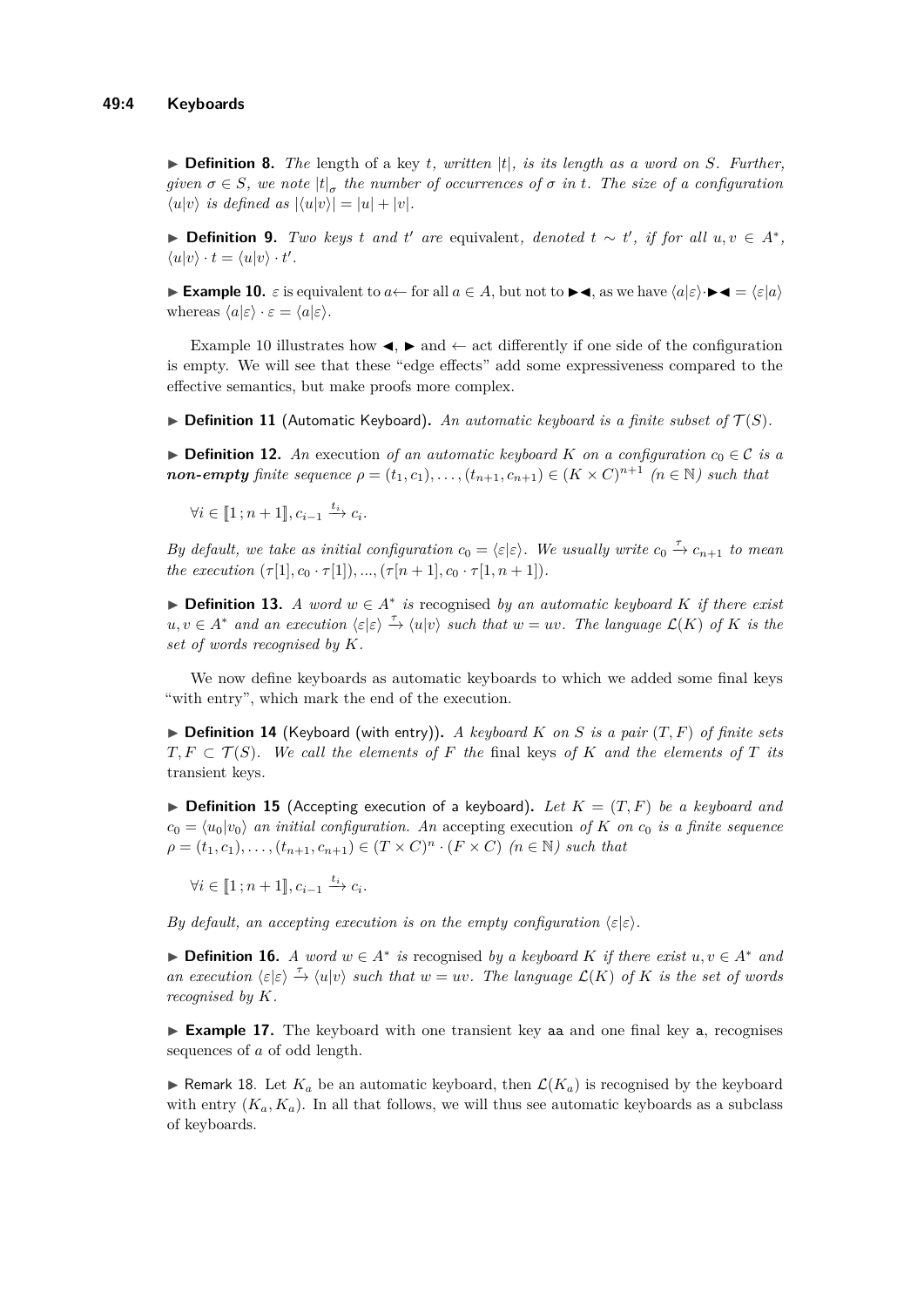#### **Y. Géran, B. Laboureix, C. Mascle, and V. D. Richard 49:5 49:5**

 $\triangleright$  **Definition 19** (Size of a keyboard). The size of a keyboard  $K = (T, F)$  is defined as

$$
||K||_{\infty} = \max\{|t| \mid t \in T \cup F\}.
$$

*We may also use another measure*  $|K|$  *of the size of*  $K$  *for complexity purposes:* 

$$
|K| = \sum_{t \in T \cup F} (|t| + 1).
$$

▶ **Definition 20** (Minimal keyboard)**.** *A minimal keyboard K is an automatic keyboard without any operation besides writing letters. It can therefore be seen as a finite subset of A*<sup>∗</sup> *. We will note* MK *the class of minimal keyboards.*

▶ Remark 21. We construct our keyboard classes through the sets of special operations we allow. Class names are obtained by adding B (for  $\leftarrow$ ), E (for the entry, noted  $\blacksquare$ ), L (for  $\blacktriangleleft$ ) and A (for  $\blacktriangleleft$  and  $\blacktriangleright$ ) to K. We obtain these classes.

| $MK: \{\}$                                 | $LK: \{\blacktriangleleft\}$                              | AK : { $\blacktriangleleft, \blacktriangleright$ }                              |
|--------------------------------------------|-----------------------------------------------------------|---------------------------------------------------------------------------------|
| $EK: \{\blacksquare\}$                     | $LEK: \{\blacktriangleleft, \blacksquare\}$               | $EAK: \{ \blacktriangleleft, \blacktriangleright, \blacksquare \}$              |
| $BK: \{\leftarrow\}$                       | $BLK: \{ \blacktriangleleft, \leftarrow \}$               | $BAK: \{ \blacktriangleleft, \blacktriangleright, \leftarrow \}$                |
| $\mathsf{BEK}:\{\leftarrow,\blacksquare\}$ | BLEK : { $\blacktriangleleft, \leftarrow, \blacksquare$ } | $BEAK: \{ \blacktriangleleft, \blacktriangleright, \leftarrow, \blacksquare \}$ |

▶ Remark 22. We do not consider classes with ▶ without ◀ because, without the ◀ operator, we can only reach configurations of the form  $\langle u|\varepsilon\rangle$  and thus  $\blacktriangleright$  never has any effect.

▶ Remark 23. We use the class names above to designate both keyboard classes and language classes. For instance, we will write that *L* is in AK if there exists a keyboard  $K \in AK$  such that  $L = \mathcal{L}(K)$ .

### **4 General properties**

In this section, we establish some properties on keyboard. Although most of them are quite intuitive, we take the time to be as formal as possible in order to build solid bases for the study of keyboards.

Our first lemma states that applying a key can only affect a bounded part of the word around the cursor.

<span id="page-4-1"></span>**Lemma 24** (Locality). Let  $t = \sigma_1 \ldots \sigma_n$  be a key. If  $\langle u | v \rangle \stackrel{t}{\rightarrow} \langle u' | v' \rangle$ , then  $u[1, |u| - n]$  is a prefix of *u*' and  $v[n+1, |v|]$  is a suffix of *v*'.

*Furthermore,*  $u'[1, |u'| - n]$  *is a prefix of u and*  $v'[n+1, |v'|]$  *is a suffix of v*.

Then we formalize the fact that if the cursor is far enough from the extremities of the word, then we do not have edge effects.

 $\blacktriangleright$  **Lemma 25** (Effectiveness far from the edges). Let  $t = \sigma_1 \dots \sigma_n$  be a key,  $\langle u | v \rangle$  a configuration and  $\langle u_n | v_n \rangle = \langle u | v \rangle \cdot t$ . If  $n \leq \min(|u|, |v|)$ , then  $\langle u | v \rangle \stackrel{t}{\rightarrow}_e \langle u_n | v_n \rangle$ , meaning that all the *arrows and backspaces are applied effectively.*

<span id="page-4-0"></span>The two next lemmas bound the variation in length of the configuration when applying a key.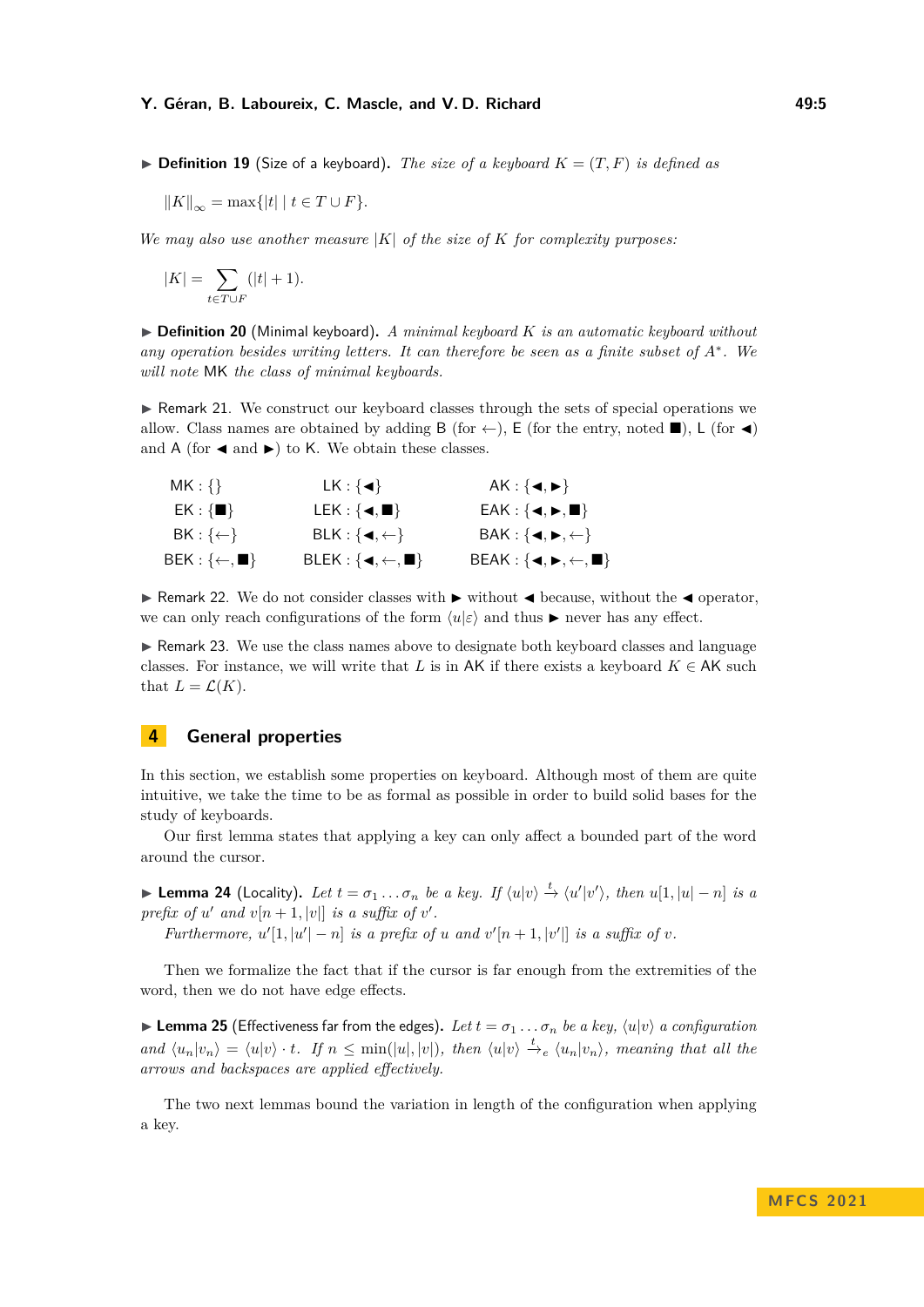**Example 26** (Bounds on the lengths). Let  $t = \sigma_1 \dots \sigma_n$  be a key,  $\langle u | v \rangle$  a configuration and  $\langle u_n | v_n \rangle = \langle u | v \rangle \cdot t$ . Then

$$
|uv| - |t|_{\leftarrow} + \sum_{x \in A} |t|_{x} \le |u_n v_n| \le |uv| + \sum_{x \in A} |t|_{x}.
$$

In particular  $||u_nv_n| - |uv|| \leq n$ . Moreover  $||u_n| - |u|| \leq n$  and  $||v_n| - |v|| \leq n$ .

 $\blacktriangleright$  **Lemma 27** (Length evolution without left edge effects). Let  $t = \sigma_1 \dots \sigma_n$  be a key,  $\langle u | v \rangle$  a *configuration such that*  $|u| \geq n$ *. Let*  $\langle u_n | v_n \rangle = \langle u | v \rangle \cdot t$ *, then* 

$$
|u_n v_n| = |uv| - |t|_{\leftarrow} + \sum_{x \in A} |t|_x.
$$

Then, we obtain the following lemma that can be used to show that some languages are not recognised by a keyboard.

▶ **Lemma 28.** Let *K* be a keyboard with language L. Let  $(\ell_n)_{n \in \mathbb{N}}$  be the sequence obtained *by sorting the lengths of the words in L by increasing order.* Then  $(\ell_{n+1} - \ell_n)_{n \in \mathbb{N}}$  *is bounded by* 3∥*K*∥∞*.*

► **Example 29.** The languages  $\left\{ a^{n^2} \mid n \in \mathbb{N} \right\}$  and  $\left\{ a^p \mid p \text{ prime} \right\}$  are not recognised by a keyboard.

The two following lemmas will be useful when studying effective executions.

▶ **Lemma 30.** Let  $t = \sigma_1 \ldots \sigma_n$  be a key such that  $\langle u | v \rangle \stackrel{t}{\rightarrow}{}_{e} \langle u_n | v_n \rangle$ . Then, for all words  $x, y, \langle xu|vy \rangle \stackrel{t}{\rightarrow} e \langle xu_n|v_ny \rangle.$ 

 $\blacktriangleright$  **Lemma 31.** Let  $t = \sigma_1 \dots \sigma_n$  be a key,  $\langle u | v \rangle$  and  $\langle x | y \rangle$  configurations such that  $|u| = |x|$ *and*  $|v| = |y|$ *. Then t acts efficiently from*  $\langle u|v \rangle$  *if and only if it acts efficiently from*  $\langle x|y \rangle$ *.* 

# **5 Key behaviour**

This section aims at providing tools to describe the behaviour of a key. How can we formally express the intuitive fact that the  $i^{\text{th}}$  symbol of  $c \cdot t$  was written by  $t$  or that the  $i^{\text{th}}$  symbol of *c* was moved by *t*? We are going to distinguish letters from *t* and *c* in order to keep track of where *t* writes its letters and how the letters of *c* were affected.

 $\blacktriangleright$  **Definition 32** (Tracking function). Let  $\mathbb{Z}_t$  and  $\mathbb{Z}_c$  be two duplicates of  $\mathbb{Z}$ . We denote by  $\overline{k}$ *the elements of*  $\mathbb{Z}_c$  *and by k the elements of*  $\mathbb{Z}_t$ *.* 

*We define the tracking functions, one for keys*  $f_t: S^* \to (S \cup \mathbb{Z}_t)^*$ , defined as follows:  $f_t(\sigma_1 \dots \sigma_n) = \sigma'_1 \dots \sigma'_n$  *where* 

$$
\sigma_i' = \begin{cases} \hat{i} & \text{if } \sigma_i \in A \\ \sigma_i & \text{otherwise} \end{cases}
$$

*and one for configurations*  $f_c: C(A) \to \mathbb{Z}_c^* \times \mathbb{Z}_c^*$  *defined by* 

 $f_c(a_1 \ldots a_k, b_1 \ldots b_j) = \langle \overline{-k} \ldots \overline{-1} | \overline{1} \ldots \overline{j} \rangle.$ 

By applying  $f_t(t)$  to  $f_c(c)$ , we can keep track of which letters of the configuration and of the key were written, erased, or displaced, and where. We need two copies of  $\mathbb Z$  to differentiate between the symbols of  $f_t(t)$  (added by the key) and  $f_c(c)$  (already in the configuration).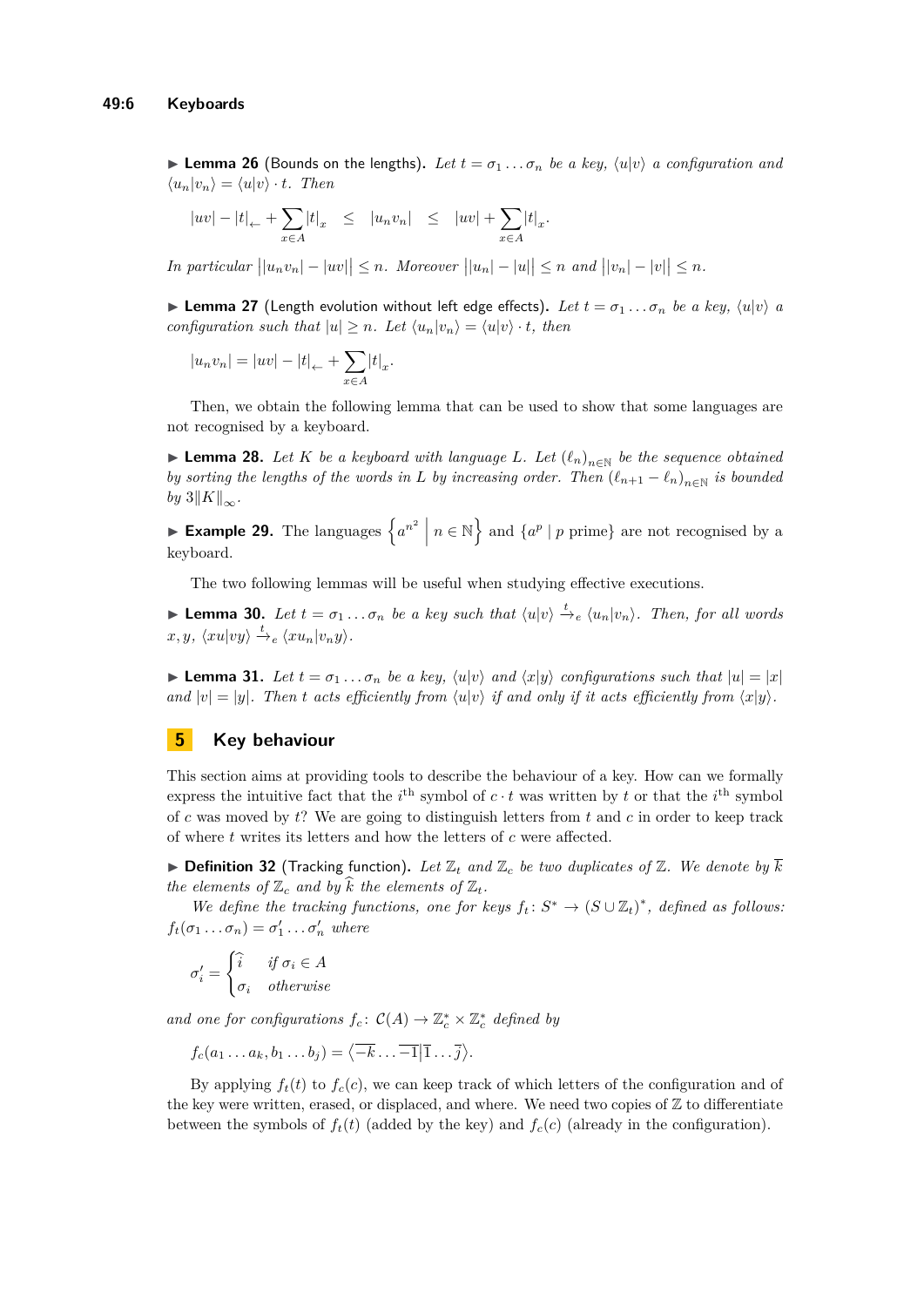**• Definition 33.** Let  $\langle u | v \rangle$  be a configuration and t a key. We note  $\langle u' | v' \rangle = \langle u | v \rangle \cdot t$ and  $\langle x|y\rangle = f_c(u,v) \cdot f_t(t)$ . We say that t writes its k<sup>th</sup> symbol at position i from  $\langle u|v\rangle$  is  $\langle x|y\rangle_i = k.$ 

<span id="page-6-2"></span>**► Remark 34.** Let  $t = \sigma_1 \dots \sigma_n$  be a key,  $\langle u | v \rangle$  a configuration and  $1 \leq j < k \leq n$  integers. Then *t* writes its  $k^{\text{th}}$  symbol at position *i* from  $\langle u | v \rangle$  if and only if  $\sigma_{j+1} \ldots \sigma_n$  writes its  $(k - j)$ <sup>th</sup> symbol at position *i* from  $\langle u | v \rangle \cdot \sigma_1 \dots \sigma_j$ . In particular, *t* writes its *k*<sup>th</sup> symbol at position *i* from  $\langle u | v \rangle$  if and only if  $\sigma_k \dots \sigma_n$  writes its 1<sup>st</sup> symbol from  $\langle u | v \rangle \cdot \sigma_1 \dots \sigma_{k-1}$ .

We defined an intuitive notion of writing the  $k^{\text{th}}$  symbol of  $t$ . In particular, if  $t$  writes its  $k^{\text{th}}$  symbol in  $i^{\text{th}}$  position from  $\langle u | v \rangle$ , then  $\langle u' | v' \rangle_i = t_k$ , as stated below.

<span id="page-6-0"></span>**• Proposition 35.** Let  $t = \sigma_1 \ldots \sigma_n$  be a key,  $\langle u | v \rangle$  a configuration. We note

$$
\langle u_n | v_n \rangle = \langle u | v \rangle \cdot t \qquad \langle x'_n | y'_n \rangle = f_c(u, v) \cdot t
$$
  

$$
\langle u'_n | v'_n \rangle = \langle u | v \rangle \cdot f_t(t) \qquad \langle x_n | y_n \rangle = f_c(u, v) \cdot f_t(t)
$$

Then  $|u_n| = |x_n| = |u'_n| = |x'_n|$  and  $|v_n| = |y_n| = |v'_n| = |y'_n|$ . And for all  $a \in A$ ,

$$
\langle u_n | v_n \rangle_j = a \quad \text{iff} \quad \langle x_n | y_n \rangle_j = \overline{k} \quad \text{and} \quad \langle u | v \rangle_k = a \qquad \text{or} \quad \langle x_n | y_n \rangle_j = \hat{k} \quad \text{and} \quad t_k = a
$$
\n
$$
\text{iff} \quad \langle u'_n | v'_n \rangle_j = a \qquad \text{or} \quad \langle u'_n | v'_n \rangle_j = \hat{k} \quad \text{and} \quad t_k = a
$$
\n
$$
\text{iff} \quad \langle x'_n | y'_n \rangle_j = \overline{k} \quad \text{and} \quad \langle u | v \rangle_k = a \qquad \text{or} \quad \langle x'_n | y'_n \rangle_j = a
$$
\n
$$
\text{iff} \quad a \quad \text{already in configuration} \qquad \text{or} \quad a \quad \text{added by } t \text{)}.
$$

Tracking functions are a convenient formalism to show some results on keyboards. Besides, they permit to take multiples points of view.

▶ **Corollary 36.** Let *t* be a key and  $\langle u | v \rangle$  a configuration. Then *t* writes its  $k^{th}$  symbol at *position i from*  $\langle u | v \rangle$  *if and only if*  $(\langle u | v \rangle \cdot f_t(t))_i = \hat{k}$ *.* 

 $\triangleright$  **Definition 37.** Let *t* be a key,  $\langle u | v \rangle$  a configuration. We say that *t* writes an a in *i*<sup>th</sup> *position from*  $\langle u | v \rangle$  *if there exists k such that*  $t_k = a$  *and t writes its*  $k^{th}$  *symbol in position i from*  $\langle u | v \rangle$ . We say that *t* writes an a from  $\langle u | v \rangle$  *if t* writes an a *in some position from*  $\langle u | v \rangle$ .

Then, we obtain some results, which are direct consequences of Proposition [35.](#page-6-0)

**• Proposition 38.** If t writes its  $k^{th}$  symbol in i<sup>th</sup> position from  $\langle u|v \rangle$  then  $(\langle u|v \rangle \cdot t)_i = t_k$ . In particular, if t writes an a in i<sup>th</sup> position from  $\langle u|v \rangle$  then  $(\langle u|v \rangle \cdot t)_i = a$  and if t writes *an a from*  $\langle u|v \rangle$  *then*  $\langle u|v \rangle \cdot t$  *contains an a*.

<span id="page-6-1"></span>**• Proposition 39.** Let *t* be a key and  $\langle u | v \rangle$ ,  $\langle u' | v' \rangle$  two configurations such that  $|u| = |u'|$ *and*  $|v| = |v'|$ . Then *t* writes its  $k^{th}$  symbol in  $i^{th}$  position from  $\langle u | v \rangle$  if and only if *t* writes *its*  $k^{th}$  *symbol in*  $i^{th}$  *position from*  $\langle u'|v' \rangle$ *. In particular, t writes an a in*  $j^{th}$  *position from*  $\langle u|v \rangle$  if and only if t writes an a in j<sup>th</sup> position from  $\langle x|y \rangle$ , and t writes an a from  $\langle u|v \rangle$  is *and only if t writes an a from*  $\langle x|y \rangle$ .

This proposition makes explicit the fact that keys cannot read the content of a configuration. This leads to the following characterization.

<span id="page-6-3"></span>▶ **Proposition 40.** Let *t* be a key,  $a \in A$  and  $\langle u | v \rangle$  a configuration containing no a. Let  $\langle u'|v'\rangle = \langle u|v\rangle \cdot t$ . t writes an a in position i from  $\langle u|v\rangle$  if and only if  $\langle u'|v'\rangle_i = a$ . In particular, *t* writes an a from  $\langle u | v \rangle$  if and only if  $\langle u' | v' \rangle$  contains an a.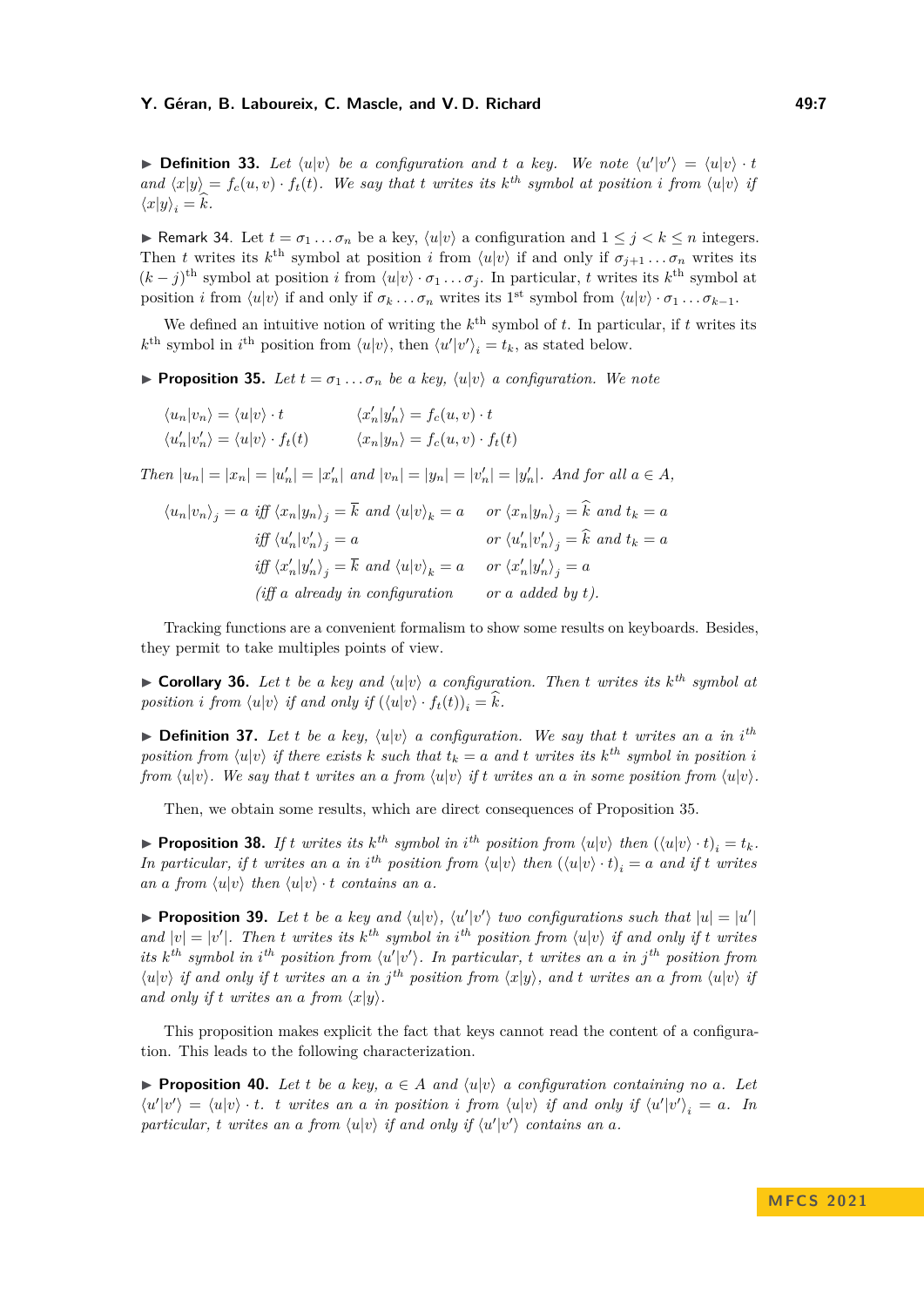Clearly, if the number of *a*'s in a configuration increases after applying a key then this key writes an *a*.

**• Proposition 41.** Let *t* be a key and  $\langle u|v \rangle$  a configuration. If  $|\langle u|v \rangle|_a < |\langle u|v \rangle \cdot t|_a$ , then *t writes an a from*  $\langle u|v \rangle$ *.* 

Note that if a key behaves differently from two configurations, then there must be some edge effects. In what follows we focus on effective executions.

<span id="page-7-0"></span>**• Proposition 42.** Let *t* be a key and  $\langle u | v \rangle$  and  $\langle x | y \rangle$  *two configurations on which t* acts *effectively. Then t writes its*  $k^{th}$  *symbol in*  $i^{th}$  *position from*  $\langle u | v \rangle$  *if* and only *if t writes its*  $k^{th}$  *symbol in*  $i^{th}$  *position from*  $\langle x|y \rangle$ *. Therefore, t writes an a in position i from*  $\langle u|v \rangle$  *if and only if*  $t$  *writes an*  $a$  *in position*  $i$  *from*  $\langle x|y \rangle$ *.* 

In other words, a key always behaves the same way far from the edges of the configuration.

 $\triangleright$  **Definition 43.** Let *t* be a key. We say that *t* ensures an a in position *i* far from the edges *if there exists a configuration*  $\langle u | v \rangle$  *such that t acts effectively on*  $\langle u | v \rangle$  *and t writes an a in position i from*  $\langle u|v \rangle$ *.* 

Then, we immediately obtain the following propositions.

▶ **Proposition 44.** Let *t* be a key and  $u, v \in A^*$  such that  $|u| \geq |t|$  and  $|v| > |t|$ *. Then t ensures an a far from the edges if and only if t writes an a from*  $\langle u | v \rangle$ .

**• Proposition 45.** Let *t* be a key and  $u, v \in A^*$  such that  $|u| \geq |t|$  and  $|v| \geq |t|$ . If  $|\langle u|v \rangle|_a < |\langle u|v \rangle \cdot t|_a$ , then *t* ensures an a far from the edges.

 $\triangleright$  **Proposition 46.** Let *t* be a key which ensures an a far from the edges and  $\langle u|v \rangle$  such that  $|u| > |t|$  *and*  $|v| > |t|$ *. Then*  $\langle u|v \rangle \cdot t$  *contains an a.* 

# **6 Characterisation of the classes**

### **6.1 Languages of BEK (without the arrows)**

To begin, we study keyboards that do not contain any arrows. As these keyboards has no ◀ operation, the right component of a configuration in an execution of  $K \in BEK$  (starting from  $\langle \varepsilon | \varepsilon \rangle$ ) is always empty. Thus, in this part, we will sometimes denote *u* for the configuration ⟨*u*|*ε*⟩.

# **6.1.1 MK and EK**

MK and EK are quite easy to understand. Indeed, since a key of a minimal keyboard *K* is just a word on  $A, K \subset A^*$ .

<span id="page-7-1"></span>▶ Remark 47. Let  $K = \{w_1, \ldots, w_n\}$  be a minimal keyboard. Then  $\mathcal{L}(K) = (w_1 + \cdots + w_n)^+$ . EK languages are rather similar.

<span id="page-7-2"></span>▶ **Lemma 48.** *Let*  $K = (T, F)$  *be a* EK *keyboard. Then,*  $\mathcal{L}(K) = T^*F$  *and this regular expression can be computed in*  $O(|K|)$ *.* 

Thus, we can build in linear time a regular expression that recognises  $\mathcal{L}(K)$ .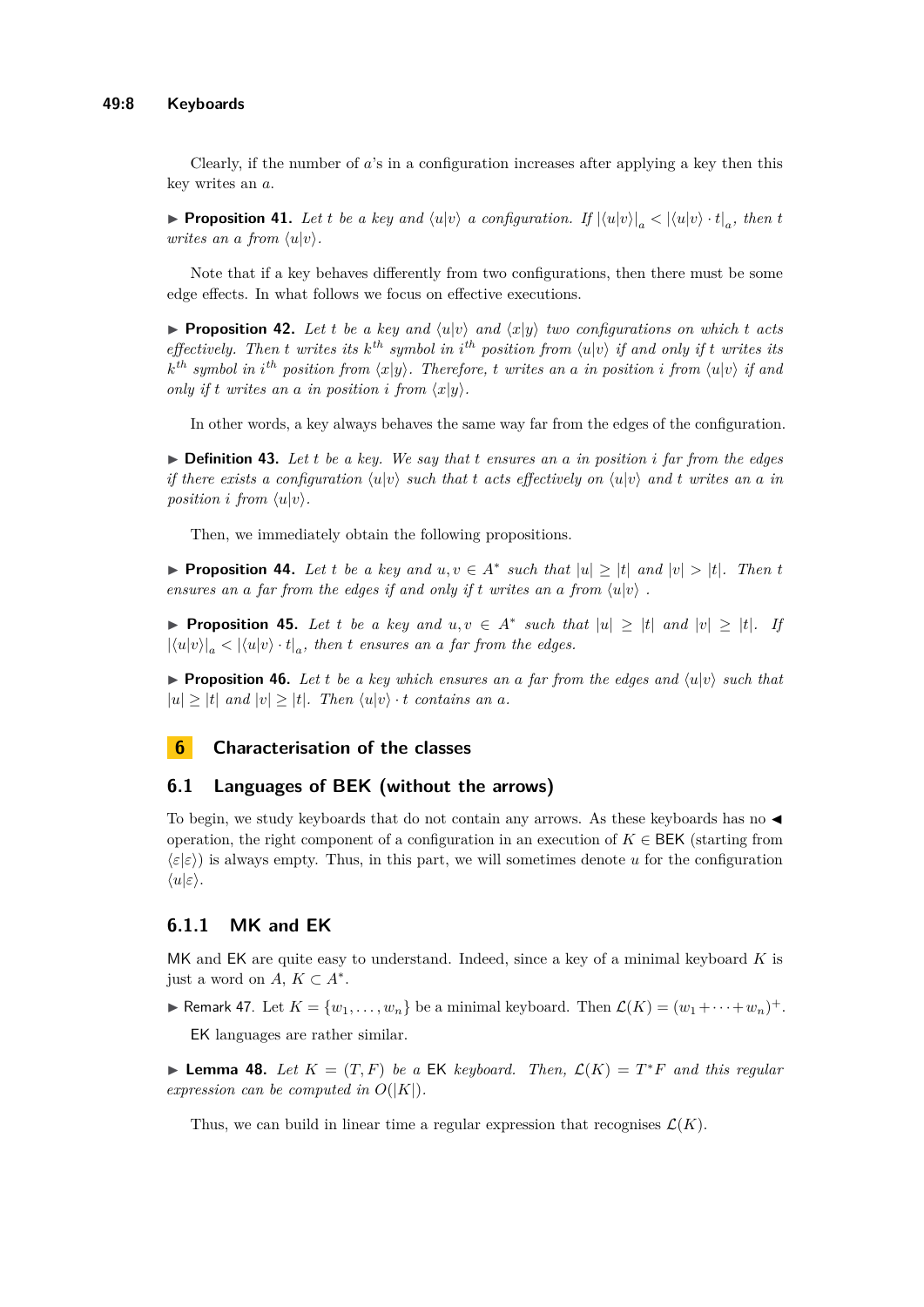# **6.1.2 BK and BEK**

Some of the expressiveness of BEK comes from edge effects. For instance, finite languages are recognised by BK keyboards.

▶ **Example 49.** Let *L* be a finite language and  $M = \max\{|w| \mid w \in L\}$ . Then *L* is recognised by  $K = \{ \leftarrow^M w \mid w \in L \}.$ 

These edge effects could make BEK languages quite complex. On the other hand, we show that BEK keys can be put in a particular form.

▶ **Lemma 50** (Normal form). Let  $t \in S^*$  be a key from BEK. Then there exist  $m \in \mathbb{N}$  and  $w \in A^*$  *such that*  $t \sim \leftarrow^m w$ *. Further, m and*  $w$  *can be computed from t in polynomial time.* 

Using this normal form, we understand that the action of a BEK key always consists in deleting a bounded number of letters at the end of the word, then adding a bounded number of letters. This reminds us of stacks. Following this intuition, we can easily encode the behaviour of a BEK keyboard into a pushdown automaton.

However, BEK is even more narrow since all languages of BEK are regular.

<span id="page-8-0"></span> $\blacktriangleright$  **Theorem 51.** Let K be a BEK keyboard. Then,  $\mathcal{L}(K)$  is regular, and we can build an NFA  $\mathcal{A}(K)$  *recognising*  $\mathcal{L}(K)$  *in polynomial time.* 

▶ Remark 52. There are several ways to prove this result. One of them is to apply the pushdown automaton construction from the proof of Theorem [57](#page-10-0) (presented later in the paper) in the particular case of BEK. The language of the BEK keyboard is then essentially the stack language of this automaton. A slight adaptation of the classical proof that the stack language of a pushdown automaton is rational then yields the result.

We choose to include another proof in this work, as it is elementary, not much longer than the one aforementioned, and seems more elegant to the authors.

We first show the result for languages of BK. Let *K* be an BK keyboard. The key idea is that at any point of the execution, we can split the word into:

- $\blacksquare$  a prefix *v* of letters that will never be erased,
- $\blacksquare$  a suffix *x* of letters which will eventually be erased.

As an example, in order to write *abb* with the keys  $\leftarrow$ <sup>2</sup>*abcc*,  $\leftarrow$ <sup>3</sup>*b* and  $\leftarrow$ <sup>2</sup>*cbc*, we can write *ab* with  $t_1$  and the remaining *b* with  $t_2$ . However, when applying  $t_1$  and then  $t_2$ ,  $t_2$  erases too many letters and we obtain *ab* instead of *abb*. We therefore need a sequence of keys which does not erase the prefix *ab*, but replaces the two *c* by three letters, allowing us to apply *t*2. This is done by applying *t*3, replacing *cc* with *cbc*. We can therefore write *abb* with the sequence  $t_1t_3t_2$ .

Given a keyboard *K* of BK, we construct an automaton following this idea. Its states are integers from 0 to  $||K||_{\infty}$ , state *i* meaning that we have *i* extra letters to be erased at the end of the current word.

- A transition from *i* to *j* labelled by  $w \in A^+$  means there exists a key erasing *i* letters and writing *wx* with  $|x| = j$  (*w* is a part of the word we are trying to recognise and *x* is a suffix of extra letters to be erased).
- A transition from *i* to *j* labelled by  $\varepsilon$  means there exists a sequence of keys turning the suffix of extra letters of length *i* into one of length *j*, without erasing any of the other letters.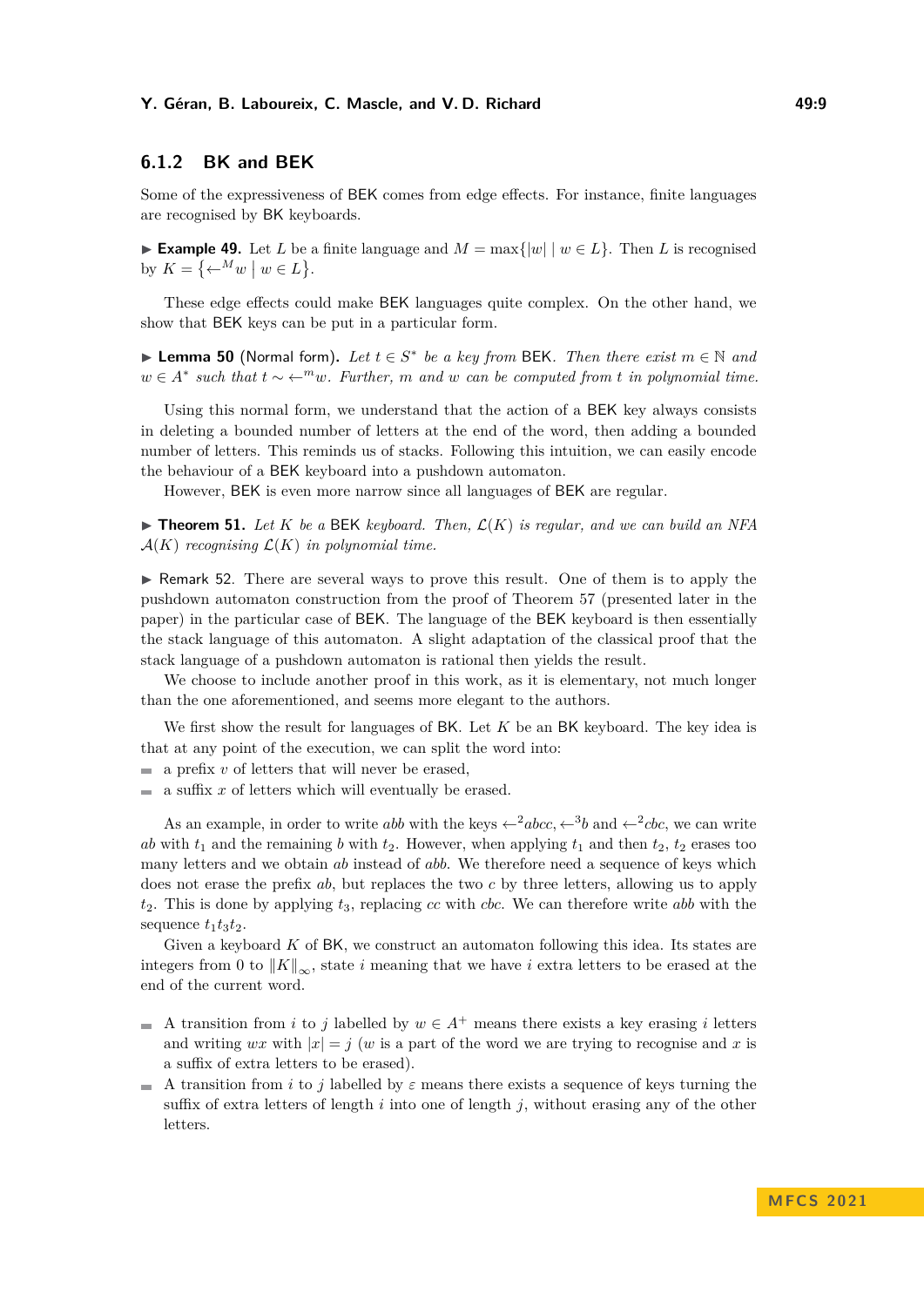<span id="page-9-0"></span>

**Figure 1** Automaton corresponding to keyboard  $\{\leftarrow abc, \leftarrow^4 bb\}.$ 

Figure [1](#page-9-0) shows the automaton obtained from keyboard  $\{\leftarrow abc, \leftarrow ^4 bb\}$  with this construction (slightly simplified as we erased some useless states).

The red transitions (full arrows) are the ones we can do with  $\leftarrow$ **abc** and the blue (dashed) ones those we can do by applying  $\leftarrow$ <sup>4</sup>bb. The black (dotted) transitions, are the ones we use to switch from *i* to *j* extra letters.

As an example, let us see how we can recognise *babababb* with this automaton and this keyboard. We decompose it into  $b \cdot a \cdot b \cdot ab \cdot abc$ .

- We write a *b* with  $\leftarrow$ <sup>4</sup>bb, leading us to state 1 (we need to erase the second *b* before to write the rest of the word).
- The key  $\leftarrow$ **abc** then allows us to erase the second *b* and write *a*, leading to state 2 (we  $\overline{\phantom{a}}$ need to erase the *bc* suffix).
- $\blacksquare$  A sequence of keys then allows us to switch from two extra letters (state 2 in the automaton) to four (state 4).
- The key  $\leftarrow$ <sup>4</sup>bb then allows us to erase four letters and write *b*, leaving us in state 1.  $\mathcal{L}_{\mathcal{A}}$
- The key  $\leftarrow$ **abc** erases *b* and writes *ab*, leaving us in state 1.  $\mathcal{L}_{\mathcal{A}}$
- The key ←abc erases the last letter and writes *abc*, with no extra letters, leaving us in  $\sim$ state 0 in the automaton, where we can accept.

We need to construct the transitions of our NFA recognising the language of an BK keyboard. The construction of the transitions labelled by letters is rather straightforward, whereas the construction of the *ε*-transitions requires some arithmetic arguments, which are detailed in the full version of this paper.

We slightly adapt this construction to obtain an automaton for a keyboard of BEK.

- $\blacksquare$  The state 0 is no longer final, and we add a final state Fin.
- For all states *i* and  $t_f = \leftarrow^{i} w \in F$ , we add a transition from *i* to Fin labelled by *w*. This  $\equiv$ simulates the action of, after producing *vx* (with  $|x| = i$ ) with *T*, applying  $t_f$ .
- For all  $t_f = \leftarrow^r w \in F$ , we add a transition from Init to Fin labelled by *w*.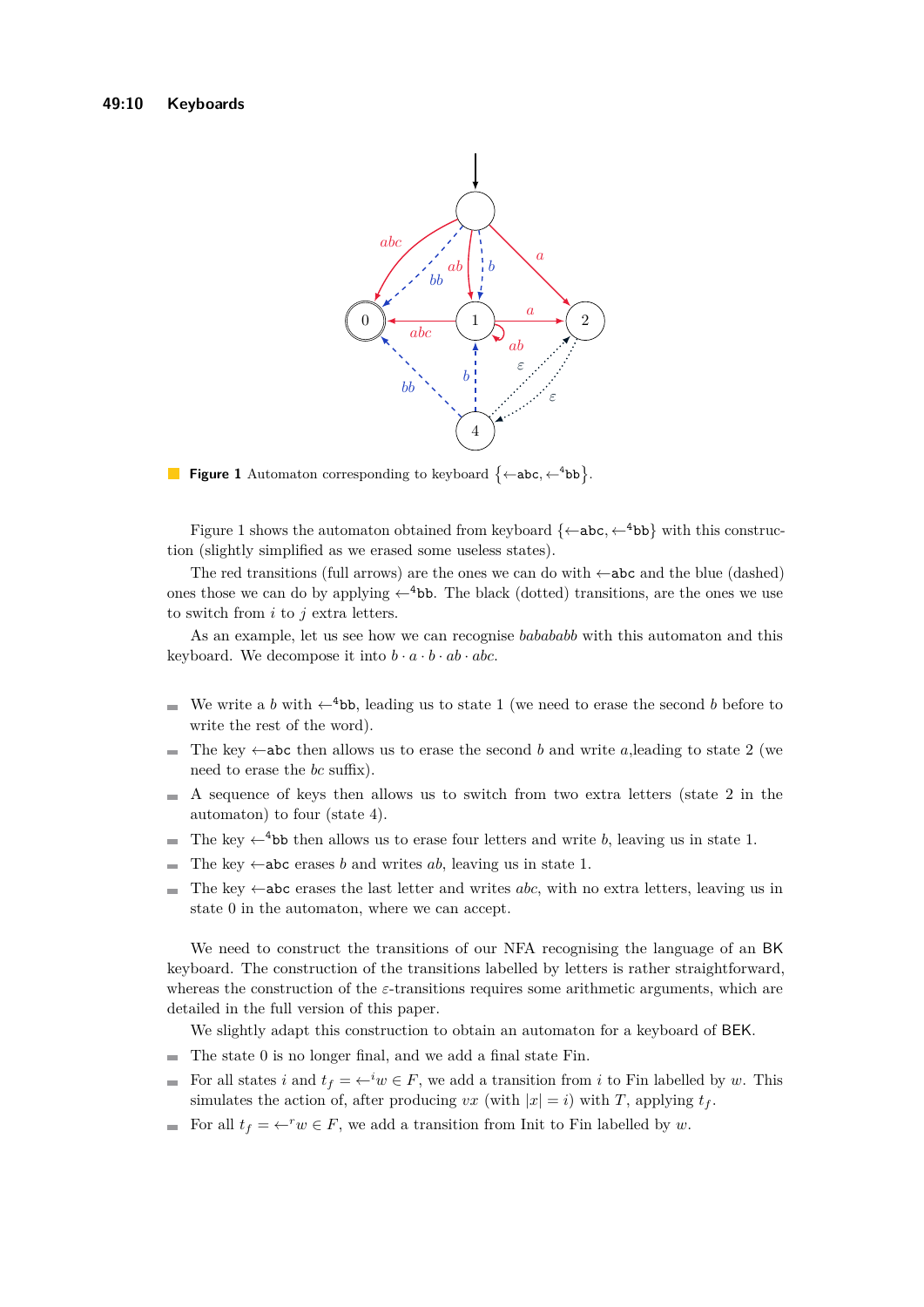# **6.2 Languages of BLEK (without the right arrow)**

In this section, we allow the use of  $\blacktriangleleft$ . With this symbol, we have the possibility to move into the word, and then erase or write letters. It opens a new complexity level.

Moreover, we provide a non-regular language of BLEK, hence showing that it is more expressive than BEK (see Theorem [51\)](#page-8-0).

<span id="page-10-1"></span>▶ **Example 53.** Let  $K = \{aa \blacktriangleleft, bb \blacktriangleleft\}$ . Then,  $\mathcal{L}(K) = \{u\tilde{u} \mid u \in (a+b)^+\}$ , that is, *K* recognizes the non-apprix polindroman of such langth. recognises the non-empty palindromes of even length.

Thus, we can represent context-free non-regular languages with BLEK (one can observe that the keyboard of Example [53](#page-10-1) is actually even in LK).

However, a basic observation helps us to understand the behaviour of a key of BLEK: as we do not have the symbol  $\blacktriangleright$ , we cannot go back to the right and all the letters to the right of the cursor are written forever. The following lemma can be proven easily by induction.

<span id="page-10-2"></span>**Example 54.** Let  $t = \sigma_1 \dots \sigma_n$  be a sequence of atomic operations, and  $\langle u | v \rangle$  a configuration. *Then,*  $\langle u | v \rangle \cdot t$  *is of the form*  $\langle u' | v' v \rangle$ *.* 

Then, we can make some assertions about a key observing its result over a configuration.

 $\blacktriangleright$  **Lemma 55** (Independence from position). Let *t* be a key of BLEK and  $\langle u | v \rangle$  a configuration. If t writes an a from  $\langle u|v\rangle$ , then for all configurations  $\langle u'|v'\rangle$ , t writes an a from  $\langle u'|v'\rangle$ .

**Proof.** We set  $t = \sigma_1 \cdots \sigma_n$ . Let  $\langle x | y \rangle$  be a configuration. By Proposition [39,](#page-6-1) we can assume it does not contain any *a* and by Remark [34,](#page-6-2) we can assume  $\sigma_1 = a$  and *t* writes its first symbol from  $\langle u | v \rangle$ . We then define for all  $1 \leq i \leq n$ 

 $\langle u_i | v_i \rangle = \langle u | v \rangle \cdot \sigma_1 \dots \sigma_i$  and  $\langle x_i | y_i \rangle = \langle x | y \rangle \cdot \sigma_1 \dots \sigma_i$ .

Let *i* be the smallest index such that  $u_i$  or  $x_i$  is empty, and  $i = n$  if such an index does not exist (note that  $i > 1$  as  $u_1$  and  $x_1$  contain the *a* written by  $\sigma_1$ ). As *t* writes its first symbol from  $\langle u|v \rangle$ ,  $\sigma_1 \ldots \sigma_i$  writes an *a* from  $\langle u|v \rangle$  in some position *j*.

Further,  $\sigma_1 \ldots \sigma_i$  acts efficiently on  $\langle u | v \rangle$  and on  $\langle x | y \rangle$ , thus by Proposition [42,](#page-7-0) *t* writes an *a* from  $\langle x|y \rangle$  at position *j*. If  $i = n$ , the result is proven.

Otherwise, as either  $u_i$  or  $x_i$  is empty, we have  $j > 0$  and  $y_i[j] = v_i[j] = a$ . By Lemma [54,](#page-10-2)  $y_n$  contains an *a*, while  $\langle x|y \rangle$  does not by assumption, showing the result by Proposition [40.](#page-6-3)

Moreover, we can refine Lemma [54.](#page-10-2)

<span id="page-10-3"></span> $\triangleright$  **Theorem 56** (BLEK fundamental). Let  $t = \sigma_1 \dots \sigma_n$  be a sequence of atomic operations, and  $\langle u|v\rangle$  a configuration. We set  $\langle x_n|y_n\rangle = \langle \varepsilon | \varepsilon \rangle \cdot t$ . Then  $\langle u|v\rangle \cdot t$  is of the form  $\langle u_n x_n|v_n v\rangle$ *with*  $y_n$  *a subword of*  $v_n$  *and*  $u_n$  *a prefix of*  $u$ *.* 

These observations help us to better understand BLEK. A key observation is that we can see the left part of the configuration as a stack, which can be modified, and the right part as the fixed one, just as the prefix of a word that has been read by an automaton. We can then recognise (the mirror of) a BLEK language with a pushdown automaton which guesses a sequence of keys, maintains the left part of the configuration in the stack and reads the right part of the configuration.

<span id="page-10-0"></span> $\blacktriangleright$  **Theorem 57.** Let K be a BLEK keyboard. Then,  $\mathcal{L}(K)$  is context-free, and we can build a *non-deterministic pushdown automaton*  $\mathcal{A}(K)$  *recognising*  $\mathcal{L}(K)$  *in polynomial time.*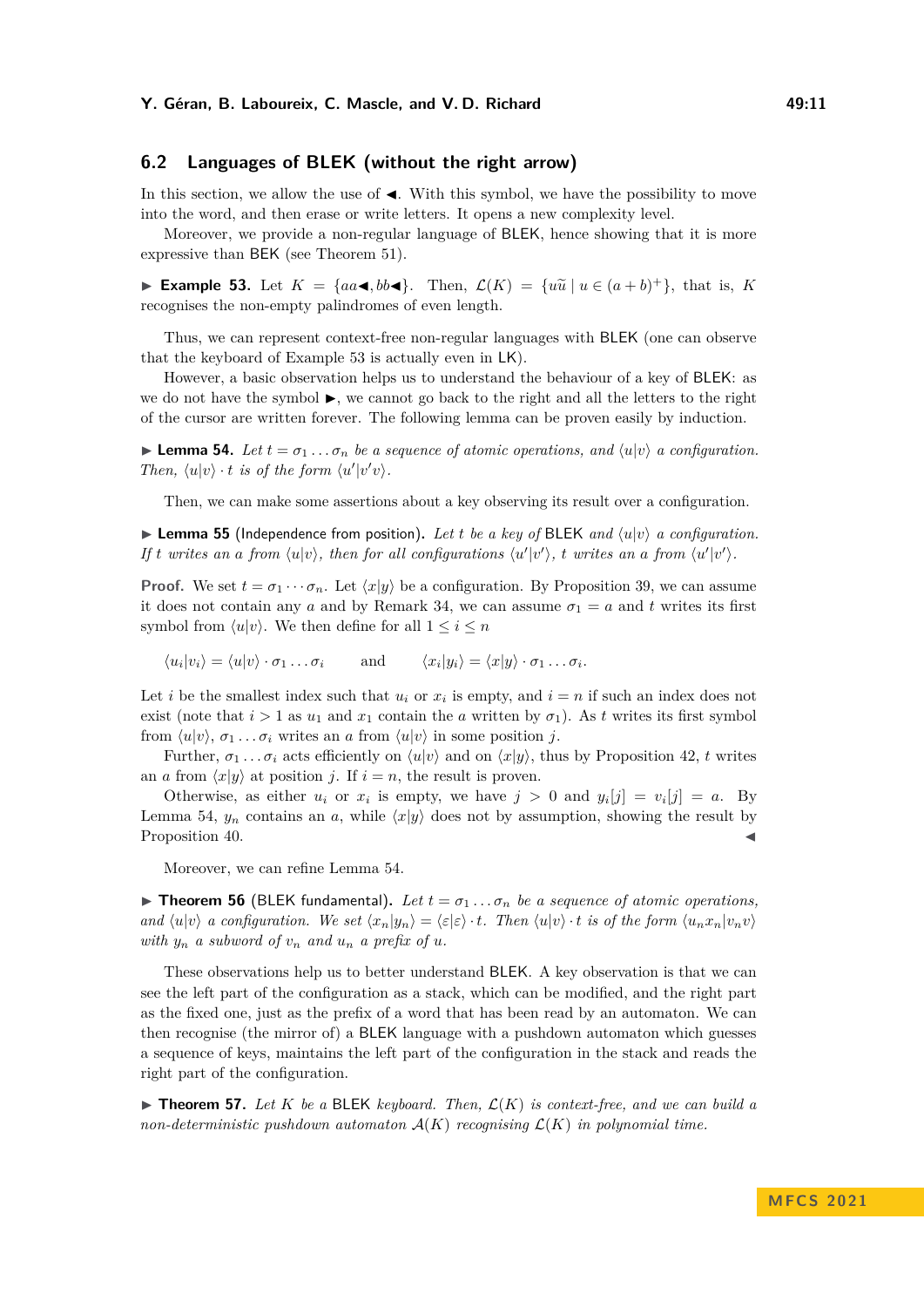The idea is to use the fact that what is written to the right of the cursor is unaffected by a key without right arrows (see Theorem [56\)](#page-10-3).

We construct a pushdown automaton maintaining the invariant "After simulating the application of keys  $t_1, \ldots, t_n$  we have read a word *v* and have as stack content a word *u* such that  $\langle \varepsilon | \varepsilon \rangle \cdot t_1 \cdots t_n = \langle u | \widetilde{v} \rangle$ ".

Atomic operations are easily translated to satisfy that invariant. Writing a letter comes down to pushing it on the stack, applying a backspace to deleting the stack head, and applying a left arrow to popping and reading the stack head.

After simulating a sequence of keys, the automaton pops and reads the content of its stack before to accept. At this point, the automaton has read the mirror of the word produced by this sequence of keys. We then simply construct a pushdown automaton recognising the mirror of the language of the previous one.

## **6.3 Languages of EAK (without backspace)**

A third interesting class is EAK, where the backspace is not allowed. Thus, the size of a configuration does not decrease along an execution. The execution of such a keyboard can therefore be easily simulated on a linear bounded automaton, as stated in Theorem [60.](#page-11-0)

In all the proofs of this section we will say that *t writes an a* when *t* contains an *a* (as we have no  $\leftarrow$  if *t* contains an *a* then this *a* will not be erased when applying *t*).

<span id="page-11-1"></span>▶ **Lemma 58.** *Let*  $K = (T, F)$  *be a* EAK *keyboard. Let*  $u, v \in A^*$ , *let*  $\tau \in (T \cup F)^*$  *and let*  $\langle u'|v'\rangle = \langle u|v\rangle \cdot \tau$ . Then *uv is a subword of*  $u'v'$ . In particular  $|uv| \leq |u'v'|$ .

<span id="page-11-2"></span>▶ **Lemma 59.** Let  $K = (T, F)$  be a EAK keyboard, let  $w \in \mathcal{L}(K)$ . There exists an execution  $\tau = t_1 \cdots t_n \in T^*F$  such that  $\langle \varepsilon | \varepsilon \rangle \cdot \tau = \langle u | v \rangle$  with  $uv = w$  and  $n \leq |w|^2 + 1$ .

**Proof.** Let  $w \in \mathcal{L}(K)$ , and let  $u, v \in A^*$ ,  $\tau = t_1 \cdots t_n \in T^*F$  be such that  $w = uv$  and  $\langle \varepsilon | \varepsilon \rangle \cdot \tau = \langle u | v \rangle.$ 

We show that if  $n > |w|^2 + 1$  then there exists a shorter execution writing  $\langle u | v \rangle$ .

Suppose  $n > |w|^2 + 1$ , and for all  $0 \le i \le n$  let  $k_i = |\langle \varepsilon | \varepsilon \rangle \cdot t_1 \cdots t_i|$  and  $\langle u_i | v_i \rangle =$  $\langle \varepsilon | \varepsilon \rangle \cdot t_1 \cdots t_i$ . By Lemma [58,](#page-11-1) the sequence  $(k_i)$  is nondecreasing. As  $n > |w|^2 + 1$  and  $k_n = |w|$ , there exists  $0 \le i \le n - |w|$  such that  $k_i = k_{i+1} = \cdots = k_{i+|w|}$ . Again by Lemma [58,](#page-11-1) we have  $u_i v_i = u_{i+1} v_{i+1} = \cdots = u_{i+|w|} v_{i+|w|}$ . If  $u_i v_i = w$  then the execution  $t_1 \cdots t_i$  writes  $\overline{w}$ 

If  $u_i v_i \neq w$  then  $k_i < |w|$ . There are  $|w| > k_i$  configurations  $\langle u'|v' \rangle$  such that  $u'v' = u_i v_i$ , thus there exist  $i \leq j_1 < j_2 \leq i + |w|$  such that  $\langle u_{j_1} | v_{j_1} \rangle = \langle u_{j_2} | v_{j_2} \rangle$ .

As a result, the execution  $t_1 \cdots t_{j_1} t_{j_2+1} \ldots t_n$  writes *w*.

The lemma is proven.

<span id="page-11-0"></span> $\blacktriangleright$  **Theorem 60.** For all keyboards  $K = (T, F)$  of EAK we can construct a linear bounded *automaton*  $\mathcal{A}(K)$  *of polynomial size recognising*  $\mathcal{L}(K)$ *.* 

**Proof.** We construct  $\mathcal{A}(K)$  the linear bounded automaton which, given an input *w*, proceeds as follows:

- $\blacksquare$  It divides the tape in three parts: one to memorize the input (of linear size), one to simulate an execution of  $K$  (of linear size as well by Lemma [58\)](#page-11-1) and one containing a counter (of logarithmic size).
- It guesses a sequence of keys of  $T$  followed by a key of  $F$  and computes their effect on the fly. After the application of each key, the counter is incremented.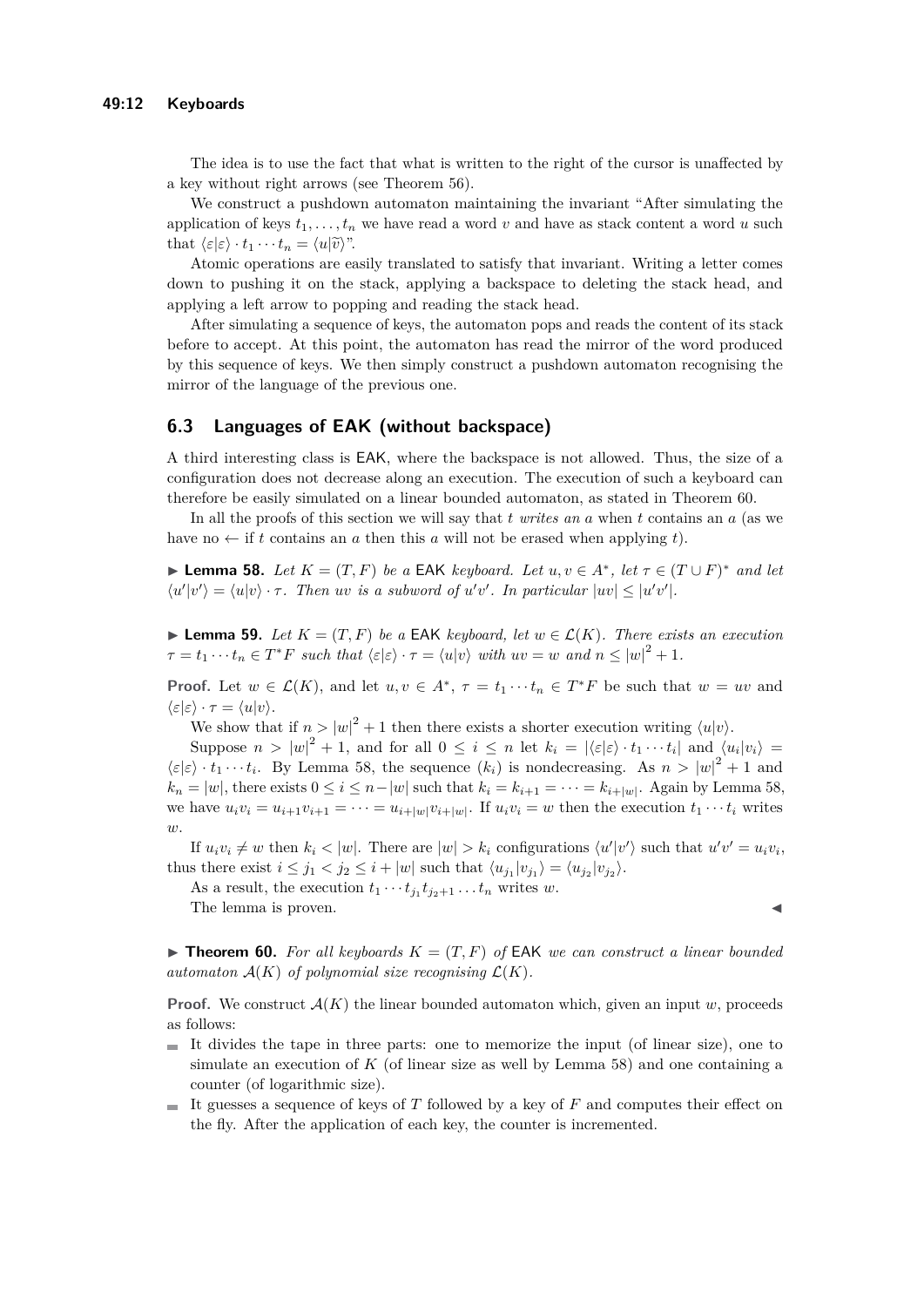#### **Y. Géran, B. Laboureix, C. Mascle, and V. D. Richard 49:13** 49:13

- If the counter goes beyond  $|w|^2 + 1$ , then the automaton rejects.
- If not, the automaton compares the obtained word to  $w$ , accepts if they are equal, and  $\equiv$ rejects otherwise.

This machine guesses a sequence of at most  $|w|^2 + 1$  keys and accepts if the word obtained by their actions is the input.

Clearly if a word is accepted by  $\mathcal{A}(K)$  then it is in  $\mathcal{L}(K)$ . Conversely, if a word w is in  $\mathcal{L}(K)$  then by Lemma [59](#page-11-2) there exists an execution of length at most  $|w|^2 + 1$  accepting it, thus  $\mathcal{A}(K)$  can guess this execution and accept *w*.

As a result,  $\mathcal{L}(K) = \mathcal{L}(\mathcal{A}(K)).$ 

# **7 Comparison of the keyboard classes**

The characterisations that we provide give us some information about each class independently. We now compare the subclasses of **BEAK** in order to find out which inclusions hold between them. One of these inclusions, between BAK and BEAK, is especially interesting since it shows that keyboards with entry are strictly more powerful than automatic ones.

We decompose our results into the following propositions. Those establish that a class is included in another if and only if that same inclusion holds between their sets of operators, except possibly for the inclusion of EK and BEK in BAK, which we do not prove or disprove.

To start with, we show that a class containing the left arrow cannot be included in a class lacking it. This is a direct consequence of Example [53](#page-10-1) and Theorem [51](#page-8-0) as we have a language of LK which is not rational, and thus not in BEK.

▶ **Proposition 61.** LK ̸⊆ BEK*.*

We continue with the two next propositions, showing that a class containing the entry cannot be included in a class excluding it, except possibly for BAK.

- <span id="page-12-3"></span>▶ **Proposition 62** (EK ⊈ BLK)**.** EK *is not included in* BLK*.*
- ▶ **Proposition 63** (EK ⊈ AK)**.** EK *is not included in* AK*.*

Then we prove that a class with  $\leftarrow$  cannot be included in a class without  $\leftarrow$ .

<span id="page-12-0"></span>▶ **Proposition 64** (BK ⊈ EAK)**.** BK *is not included in* EAK*.*

The next proposition states that a class containing  $\blacktriangleright$  cannot be included in a class lacking it.

<span id="page-12-1"></span>▶ **Proposition 65** (AK ⊈ BLEK)**.** AK *is not included in* BLEK*.*

And finally we show that, except possibly for EK and BEK, a class with entry cannot be included in a class without entry.

<span id="page-12-2"></span>▶ **Proposition 66** (LEK ⊈ BAK)**.** LEK *is not included in* BAK*.*

The inclusion Hasse diagram of all subclasses of BEAK and traditional language classes is displayed in Figure [2.](#page-13-0)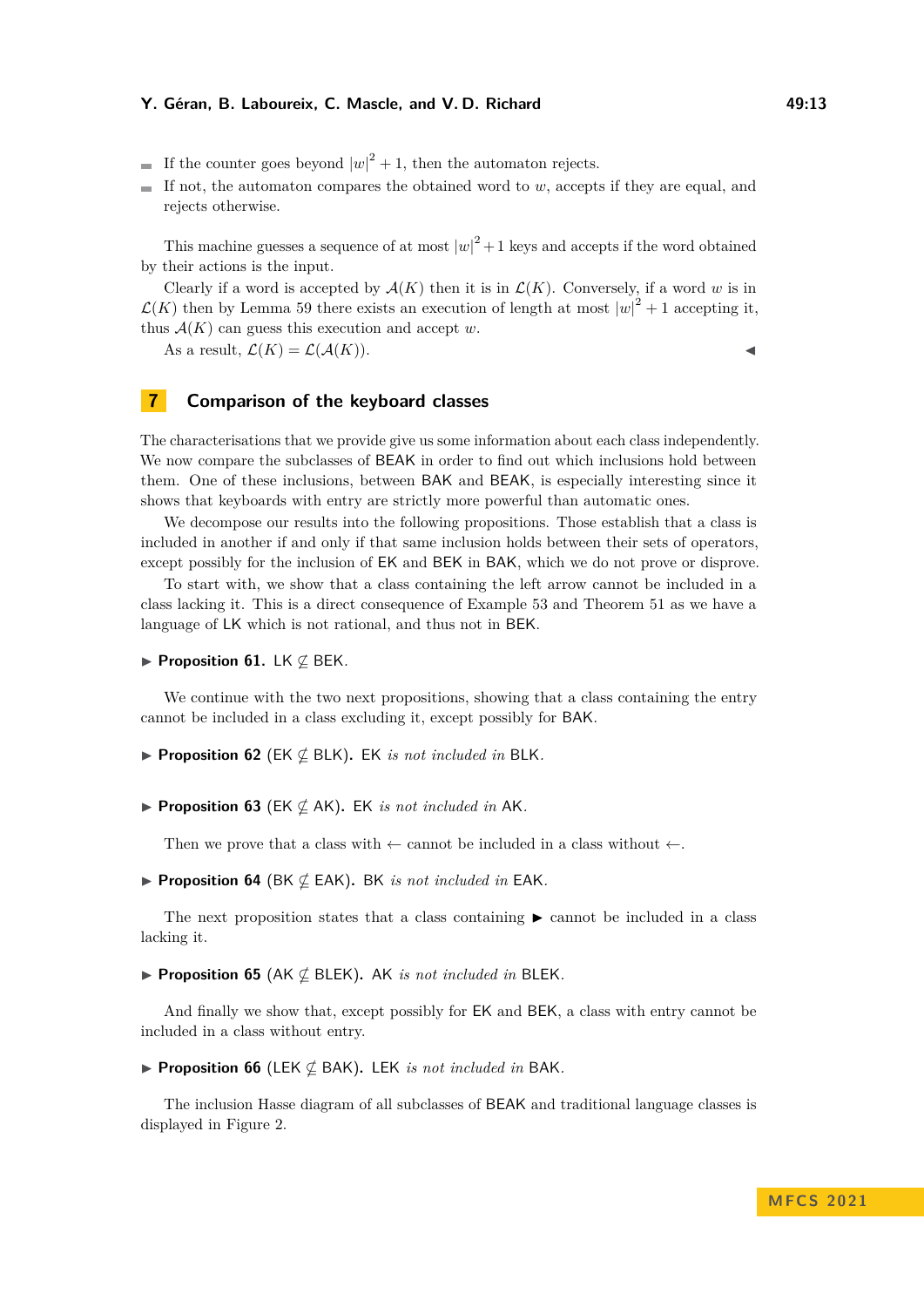<span id="page-13-0"></span>

**Figure 2** Hierarchy of language classes.

# **8 Complexity results**

In this section we establish some complexity upper bounds on the membership and universality problems for various keyboard classes. The following three propositions are direct consequences of the known complexity bounds of the models which we translated keyboards into (in Remark [47,](#page-7-1) Lemma [48,](#page-7-2) Theorem [51](#page-8-0) and Theorem [57\)](#page-10-0).

▶ **Proposition 67.** *The membership problem on* MK *and* EK *is in* PTIME*. The universality problem is in* PTIME *on* MK *and* PSPACE *on* EK*.*

The problem for EK seems simple: it amounts to deciding, given two finite sets of words *T* and  $F$ , if  $T^*F$  is universal.

▶ **Proposition 68.** *The membership problem over* BEK *is in* PTIME*, and the universality problem over* BEK *in* PSPACE*.*

▶ **Proposition 69.** *The membership problem over* BLEK *is in* PTIME*.*

For BK keyboards, we prove that there exists a word not accepted by a given BK keyboard if and only if there exists one of polynomial length.

<span id="page-13-1"></span>▶ **Proposition 70.** *The universality problem for* BK *keyboards is in* coNP*.*

For EAK keyboards, we know by Lemma [59](#page-11-2) that every word *w* recognised by a EAK keyboard can be written with an execution of length polynomial in  $|w|$ , hence this proposition:

▶ **Proposition 71.** *The membership problem for* EAK *keyboards is in* NP*.*

# **9 Closure properties**

In this section, we study closure properties of keyboard classes. We selected three operators, the union and the intersection, as they are the most natural closure operators, and the mirror, under which some classes are stable.

<span id="page-13-2"></span>▶ **Proposition 72** (Mirror)**.** MK*,* AK *and* EAK *are stable by mirror.* EK*,* BK*,* BEK *and* BLK *are not stable by mirror.*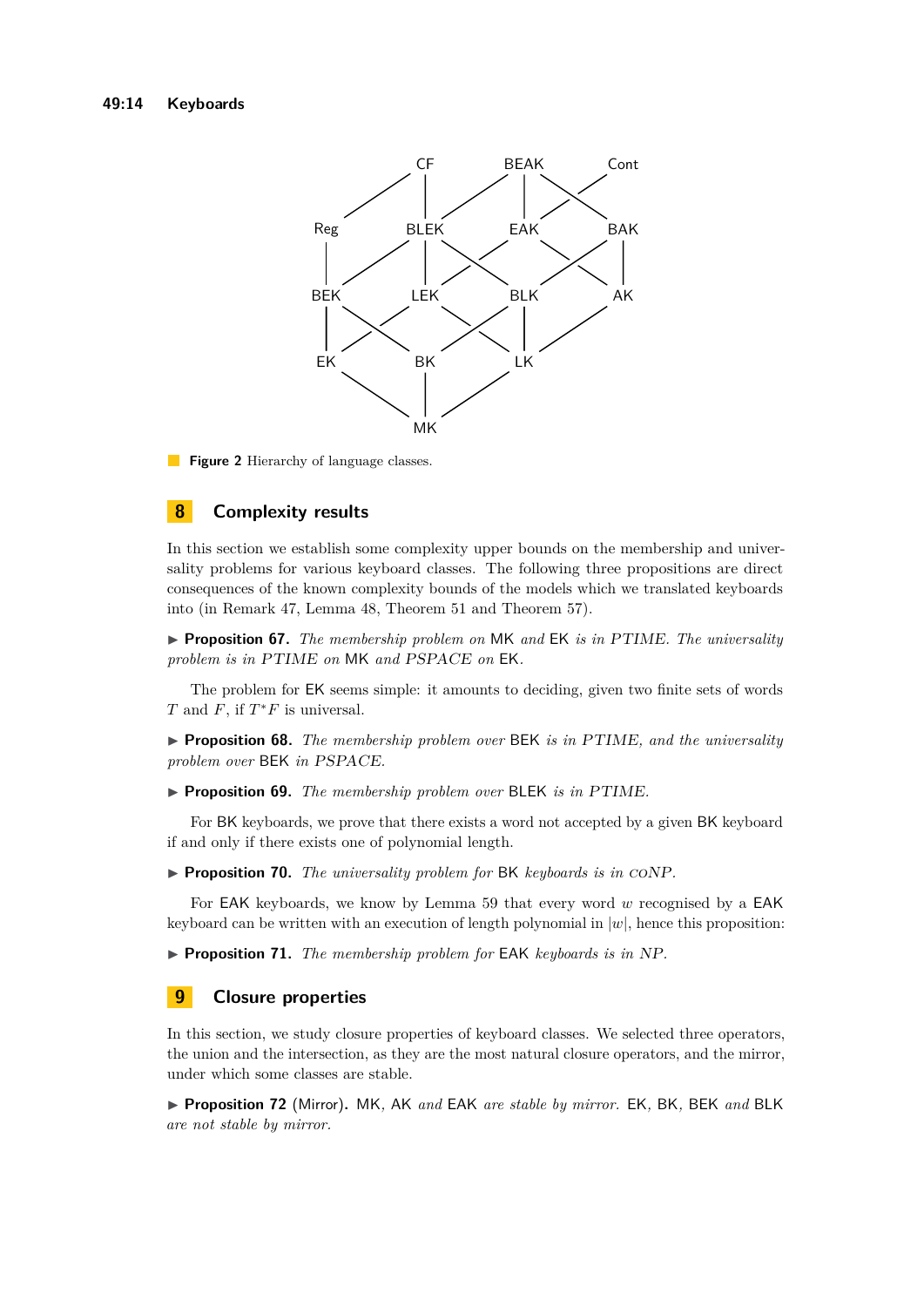#### **Y. Géran, B. Laboureix, C. Mascle, and V. D. Richard 49:15**

<span id="page-14-5"></span>▶ **Proposition 73** (Intersection). *None of the keyboard language classes are stable by intersection.*

<span id="page-14-6"></span>▶ **Proposition 74** (Union)**.** *None of the keyboard language classes are stable by union.*

We end this section with an undecidability result, showing that intersecting keyboards can lead to highly complex languages. This shows another link with context-free languages, as the emptiness of the intersection of two context-free languages is undecidable as well.

<span id="page-14-7"></span>▶ **Proposition 75** (Intersection emptiness problem)**.** *The following problem is undecidable: Input: K*1*, K*<sup>2</sup> *two* LK *keyboards. Output: Is*  $\mathcal{L}(K_1) \cap \mathcal{L}(K_2)$  *empty?* 

## **10 Conclusion**

A natural question when it comes to models of computation is what we can do without any memory or any information on the current state of the system. We initiated a line of research aiming at studying such "blind" models. The one we considered here, keyboards, proved to be mathematically complex and interestingly orthogonal in expressiveness to several of the most classical models. We have established a number of properties of keyboards, as well as a vocabulary facilitating their study. We separated almost all classes and compared their expressiveness, thereby uncovering the lattice of their power.

#### **Future work**

As keyboards are a completely new model, there are many open problems we are working on or intend to address. We conjecture that EK is not included in BAK, but we do not have a proof. We also conjecture that not all AK languages are algebraic (the language generated by  ${a \rightarrow b, b \rightarrow c}$  is a candidate as a counter-example) and that BEAK does not contain all rational languages  $(a^* + b^*$  being a potential counter-example). We plan on extending the set of operations to add, for instance, a right erasing operator, symmetric to  $\leftarrow$ . It could also be interesting to study the semantics in which we forbid non-effective operations. Finally, we could equip the model with states and transitions labelled with keys. We would then have more control over which keys are applied at which times, thus increasing the expressiveness of the model and facilitating its study.

#### **References**

<span id="page-14-1"></span>**1** L. Babai and E. Szemeredi. On the complexity of matrix group problems i. In *25th Annual Symposium on Foundations of Computer Science, 1984.*, pages 229–240, 1984. [doi:10.1109/](https://doi.org/10.1109/SFCS.1984.715919) [SFCS.1984.715919](https://doi.org/10.1109/SFCS.1984.715919).

- <span id="page-14-2"></span>**3** Jean Berstel, Dominique Perrin, and Christophe Reutenauer. *Codes and Automata*, volume 129 of *Encyclopedia of mathematics and its applications*. Cambridge University Press, 2010.
- <span id="page-14-3"></span>**4** Petr Jančar, Frantiek Mráz, and Martin Plátek. Forgetting automata and the Chomsky hierarchy. In *Proc. SOFSEM'92*, 1993.
- <span id="page-14-4"></span>**5** Petr Jančar, František Mráz, and Martin Plátek. Characterization of context-free languages by erasing automata. In Ivan M. Havel and Václav Koubek, editors, *Mathematical Foundations of Computer Science 1992*, pages 307–314, Berlin, Heidelberg, 1992. Springer Berlin Heidelberg.

<span id="page-14-0"></span>**<sup>2</sup>** Martin Beaudry. Membership testing in commutative transformation semigroups. *Information and Computation*, 79(1):84–93, 1988. [doi:10.1016/0890-5401\(88\)90018-1](https://doi.org/10.1016/0890-5401(88)90018-1).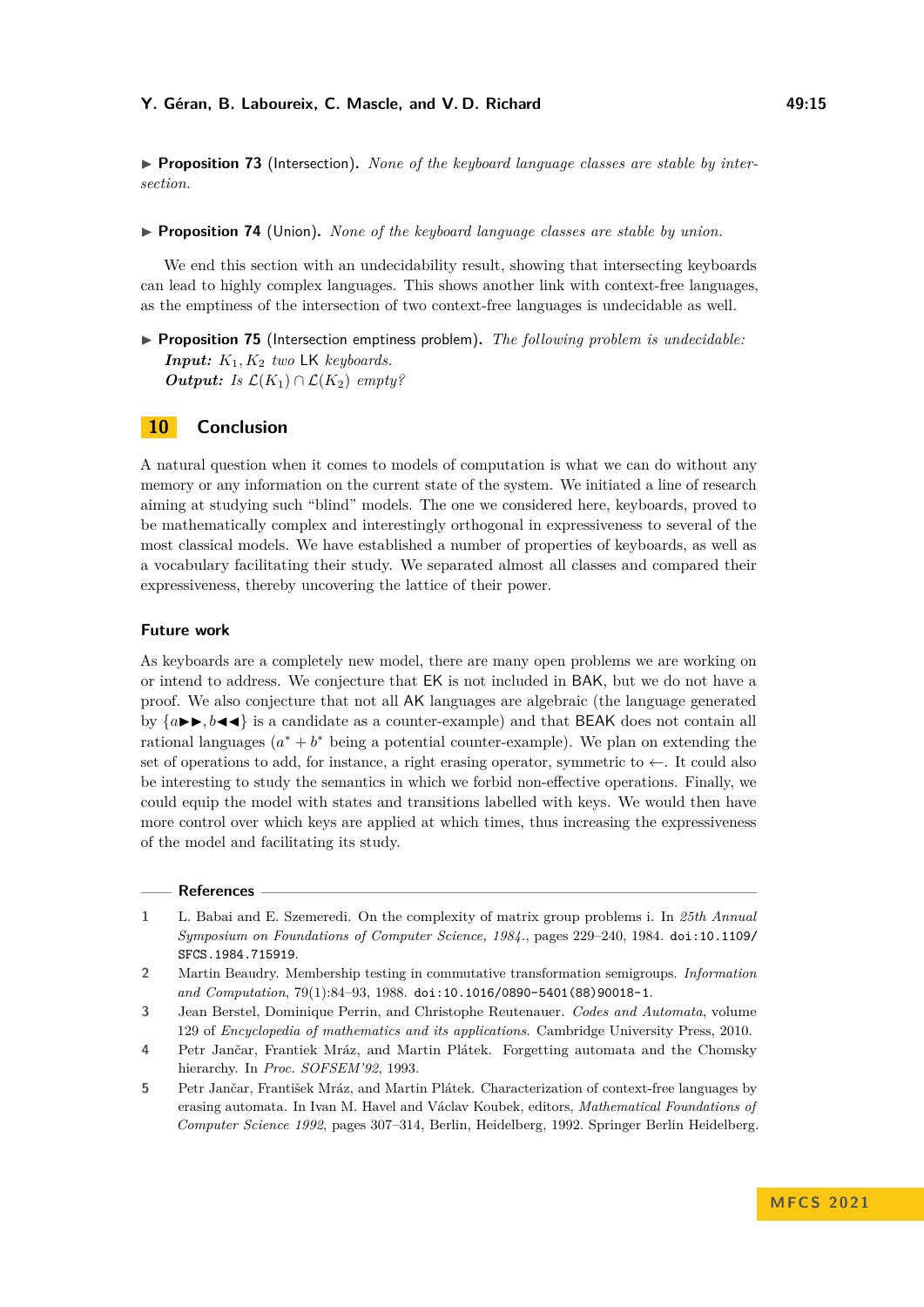- <span id="page-15-3"></span>**6** Rajeev Motwani John E. Hopcroft and Jeffrey D. Ullman. *Introduction to Automata Theory, Languages, and Computation*. Pearson Education, Limited, 2013.
- <span id="page-15-0"></span>**7** Neil D. Jones and William T. Laaser. Complete problems for deterministic polynomial time. *Theoretical Computer Science*, 3(1):105–117, 1976. [doi:10.1016/0304-3975\(76\)90068-2](https://doi.org/10.1016/0304-3975(76)90068-2).
- <span id="page-15-1"></span>**8** Michael S Paterson. Unsolvability in 3× 3 matrices. *Studies in Applied Mathematics*, 49(1):105– 107, 1970.
- <span id="page-15-2"></span>**9** Burchard von Braunmühl and Rutger Verbeek. Finite-change automata. In K. Weihrauch, editor, *Theoretical Computer Science 4th GI Conference*, pages 91–100, Berlin, Heidelberg, 1979. Springer Berlin Heidelberg.

### **A Comparisons between classes**

▶ **Proposition 62** (EK ⊈ BLK)**.** EK *is not included in* BLK*.*

**Proof.** The language  $L = (a^2)^*(b + b^2)$  is clearly in EK. We first show that a keyboard K of BLK recognising *L* does not use the ◀ operation. The idea is that if we could reach a configuration with letters to the right of the cursor, we could then apply a sequence of keys writing  $b^2$  from  $\langle \varepsilon | \varepsilon \rangle$ , which would yield a word with letters after the second *b* (thus not in *L*) by Theorem [56.](#page-10-3)

K is therefore an BK keyboard which can write  $b^2$ , hence there exists a sequence of keys of *K* whose normal form is  $\leftarrow^{k} b^2$  for some *k*. We reach a contradiction by considering a word  $w \in L$ , applying  $\tau$ , and distinguishing cases according to the parity of k.

▶ **Proposition 63** (EK ⊈ AK)**.** EK *is not included in* AK*.*

**Proof.** Consider the language  $\{a\}$ . It is recognised by the keyboard  $(\emptyset, \{a\})$  of EK.

Suppose there exists *K* a keyboard of AK recognising  $\{a\}$ . Then there exists  $t \in K$ exactly containing an *a*. As *K* does not contain any  $\leftarrow$ , applying *t* twice from  $\langle \varepsilon | \varepsilon \rangle$  yields a configuration with two *a*, and thus a word outside of  ${a}$ . We obtain a contradiction.

## **Proof of Proposition [64](#page-12-0)**

Define  $t_a = \leftarrow a \Diamond \blacklozenge$  and  $t_b = \leftarrow b \Diamond \blacklozenge$ , and  $L_{\Diamond \blacklozenge}$  as the language recognised by the keyboard  $\{t_a, t_b\}$ .  $L_{\Diamond \blacklozenge}$  is in BK, and we show that it is not in EAK using mainly the non-erasing property of EAK keyboards.

In all that follows, we will use the notations  $t_a = \leftarrow a \lozenge \blacklozenge$  and  $t_b = \leftarrow \leftarrow b \lozenge \blacklozenge \blacklozenge$ .

We define  $L_{\Diamond \blacklozenge}$  as the language recognised by the BK keyboard  $\{t_a, t_b\}$ .

<span id="page-15-4"></span>▶ **Lemma 76.** *Let*  $x = x_1 \cdots x_n \in \{a, b\}^+$ , we have

 $\langle \varepsilon | \varepsilon \rangle \cdot t_{x_1} \cdots t_{x_n} = x_1 w_{x_1 x_2} x_2 w_{x_2 x_3} x_3 \cdots w_{x_{n-1} x_n} x_n v_{x_n}$ 

*with*  $w_{aa} = w_{bb} = \diamondsuit$ ,  $w_{ab} = \varepsilon$ ,  $w_{ba} = \diamondsuit \blacklozenge$ ,  $v_a = \diamondsuit \blacklozenge$  and  $v_b = \diamondsuit \blacklozenge$ .

*In particular, for all*  $u_1, u_2, u_3 \in A^*$ , *if*  $u_1bu_2au_3 \in L_{\diamondsuit}$  *then*  $u_2$  *contains a*  $\blacklozenge$ .

▶ **Proposition 64** (BK ⊈ EAK)**.** BK *is not included in* EAK*.*

**Proof.** Suppose there exists a keyboard  $K = (T, F)$  of EAK recognising  $L = L_{\diamondsuit} \bullet$ . In this proof, we will use the letter  $k$  to denote keys of  $K$ , in order to avoid confusion with the keys  $t_a$  and  $t_b$ .

As  $a \Diamond \blacklozenge \in L$ , there exists  $\tau_f \in T^*F$  yielding that word.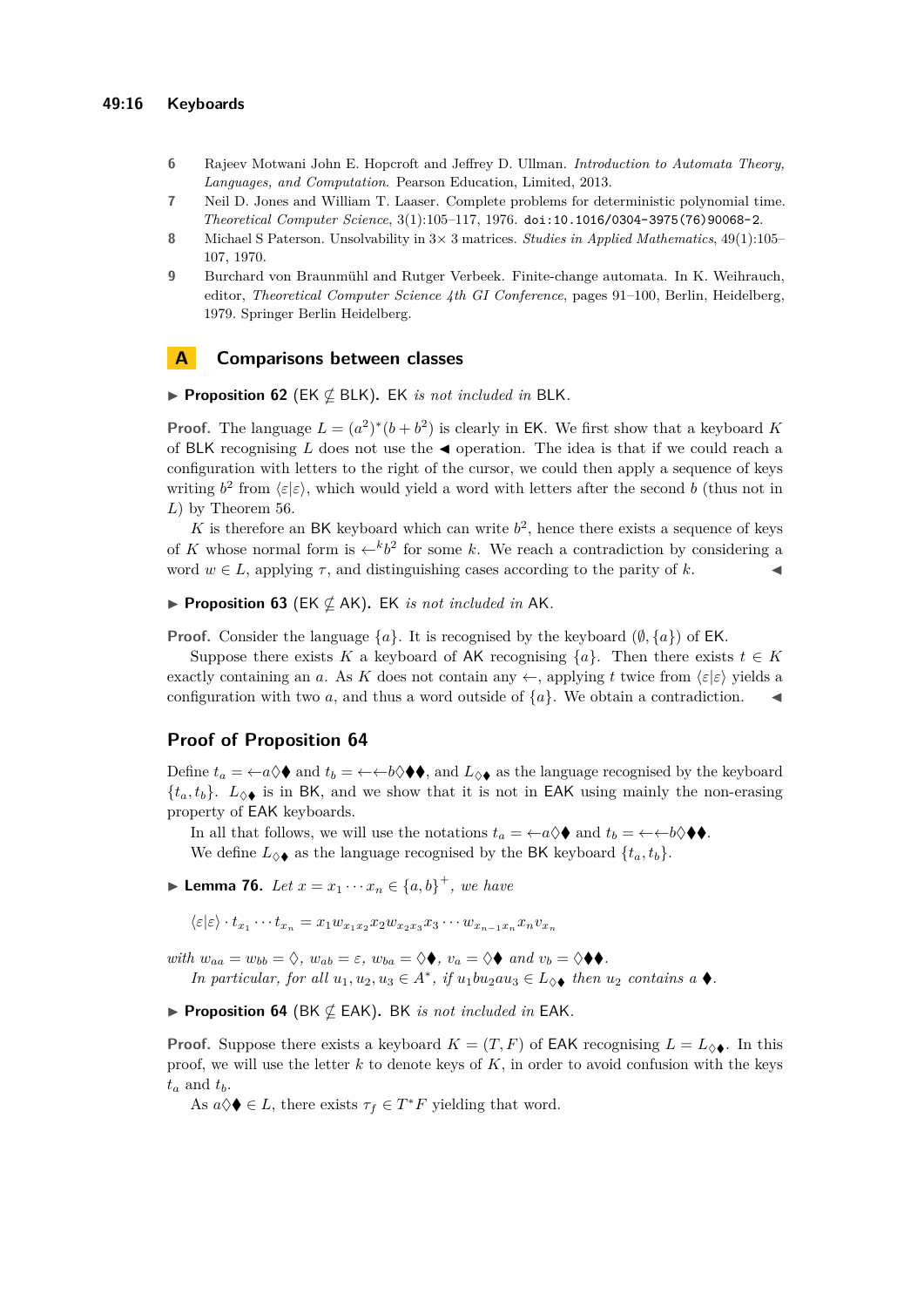#### **Y. Géran, B. Laboureix, C. Mascle, and V. D. Richard 49:17**

Moreover,  $w = (a\Diamond)^{3||K||_{\infty}} a \Diamond \blacklozenge L$  (obtained by applying  $t_a 3||K||_{\infty}$  times). Hence, there exists an execution of *K* writing that word. By Lemma [58,](#page-11-1) as  $|k|_a \leq ||K||_{\infty}$  for all  $k \in T \cup F$ , this execution contains at least three keys containing an *a*, including at least two in *T* (as the execution only has one final key).

As *w* contains a single  $\bullet$ , there exists a key  $k_a$  of *T* writing an *a*, but writing neither  $\bullet$ nor *b*. By applying  $k_a$  then  $\tau_f$ , we obtain a word of L containing a single  $\blacklozenge$  and no *b*. By lemma Lemma [76](#page-15-4) this word must be of the form  $(a\diamondsuit)^i a \diamondsuit \blacklozenge$ . We infer that  $k_a$  contains as many *a* and  $\Diamond$ . Let *n* be its number of *a*.

We can similarly show, using the word  $(b\diamondsuit)^{3||K||} \sim b\diamondsuit \blacklozenge,$  that there exists  $k_b \in T$  containing as many *b* and  $\Diamond$  but neither  $\blacklozenge$  nor *a*. Let *m* be its number of *b* (and of  $\Diamond$ ).

Let  $\tau = k_a k_b$ . We write

 $\langle u|v\rangle = \langle \varepsilon|\varepsilon\rangle \cdot \tau$  and  $\langle u'|v'\rangle = \langle u|v\rangle \cdot \tau_f$ 

We have that  $u'v'$  contains a single  $\blacklozenge$ . As  $u'v' \in L$ ,  $u'v'$  has to be of the form  $wa \lozenge \blacklozenge$  with  $w$ not containing any  $\blacklozenge$ ,  $|w|_a = n$ ,  $|w|_b = m$  and  $|w|_{\lozenge} = n + m$ .

As *wa* contains at least a *b*, *wa* it is of the form  $u_1bu_2a$ , thus by Lemma [76,](#page-15-4)  $u_2$  contains a  $\blacklozenge$ , yielding a contradiction. As a conclusion,  $L \notin EAK$ .

# **Proof of Proposition [65](#page-12-1)**

Consider the keyboard  $K = \{a \blacktriangleleft^2 \blacktriangleright b\}.$ 

By applying  $a \triangleleft^2 \triangleright b$  on  $\langle \varepsilon | \varepsilon \rangle$  we obtain  $\langle ab | \varepsilon \rangle$ , and by applying it on a configuration of the form  $\langle ub|v \rangle$  we obtain  $\langle ub|av \rangle$ . Hence, after applying it *n* times on  $\langle \varepsilon | \varepsilon \rangle$  we get  $ab^{n+1}a^n$ . The language of *K* is therefore  $L = \{ab^{n+1}a^n \mid n \in \mathbb{N}\}.$ 

<span id="page-16-0"></span>▶ **Lemma 77.** *Let K be a keyboard of* BLEK*. If K recognises L then, for all*  $\tau \in T^*$ *,*  $\langle \varepsilon | \varepsilon \rangle \cdot \tau$ *is of the form*  $\langle u | a^k \rangle$ .

**Proof.** As  $abba \in L$ , there exists  $\tau \in T^*$  and  $t_f \in F$  such that  $\langle \varepsilon | \varepsilon \rangle \cdot \tau t_f = \langle x | y \rangle$  with  $xy = abba$ .

Let  $\langle u|v\rangle$  be a configuration reachable by a sequence of keys of  $\tau$  with *v* containing a *b*. By Theorem [56,](#page-10-3)  $\langle u|v \rangle \cdot \tau t_f$  is of the form  $\langle u'x|v'v \rangle$  with *y* a subword of *v'*. As a consequence, *abba* is a subword of  $u'xv'$ . With the assumption, we get that *abbab* is a subword of  $u'xv'v$ , which contradicts the fact that  $u'xv'v \in L$ .

▶ **Proposition 65** (AK ⊈ BLEK)**.** AK *is not included in* BLEK*.*

**Proof.** Let  $K = (T, F)$  be a keyboard of BLEK, suppose it recognises *L*. Let  $\tau \in T^*$  and  $t_f \in F$ . We set:

 $\langle x|y\rangle = \langle \varepsilon | \varepsilon \rangle \cdot t_f$  and  $\langle u|v\rangle = \langle \varepsilon | \varepsilon \rangle \cdot \tau.$ 

There exists  $n \in \mathbb{N}$  such that  $xy = ab^{n+1}a^n$ . By Theorem [56,](#page-10-3)  $\langle \varepsilon | \varepsilon \rangle \cdot \tau t_f = \langle u | v \rangle \cdot t_f$  is of the form  $\langle u'x|v'v \rangle$  with *y* a subword of *v'*.

As  $ab^{n+1}a^n$  is a subword of  $xv'$  and  $u'xv'v \in L$ ,  $u'$  is necessarily empty (otherwise  $u'$  would contain an *a* and as *ab* is a subword of  $xv'$ , *aab* would be a subword of  $u'xv'v$ , contradicting  $u'xv'v \in L$ ).

By Lemma [26,](#page-4-0)  $|v'v| - |v| \leq |t| \leq ||K||_{\infty}$ , i.e.,  $|v'| \leq ||K||_{\infty}$ . Furthermore, again by Lemma [26,](#page-4-0)  $|x|$  ≤  $||K||_{\infty}$ .

By Lemma [77,](#page-16-0) *v* is of the form  $a^k$ . Hence, all *b* in  $u'xv'v$  are in  $xv'$ , thus  $u'xv'v$  contains at most  $2||K||_{\infty} b$ .

We have shown that all words in  $\mathcal{L}(K)$  contain at most  $2||K||_{\infty}$  *b*, contradicting  $\mathcal{L}(K) = L$ as the number of  $b$  of words of  $L$  is unbounded.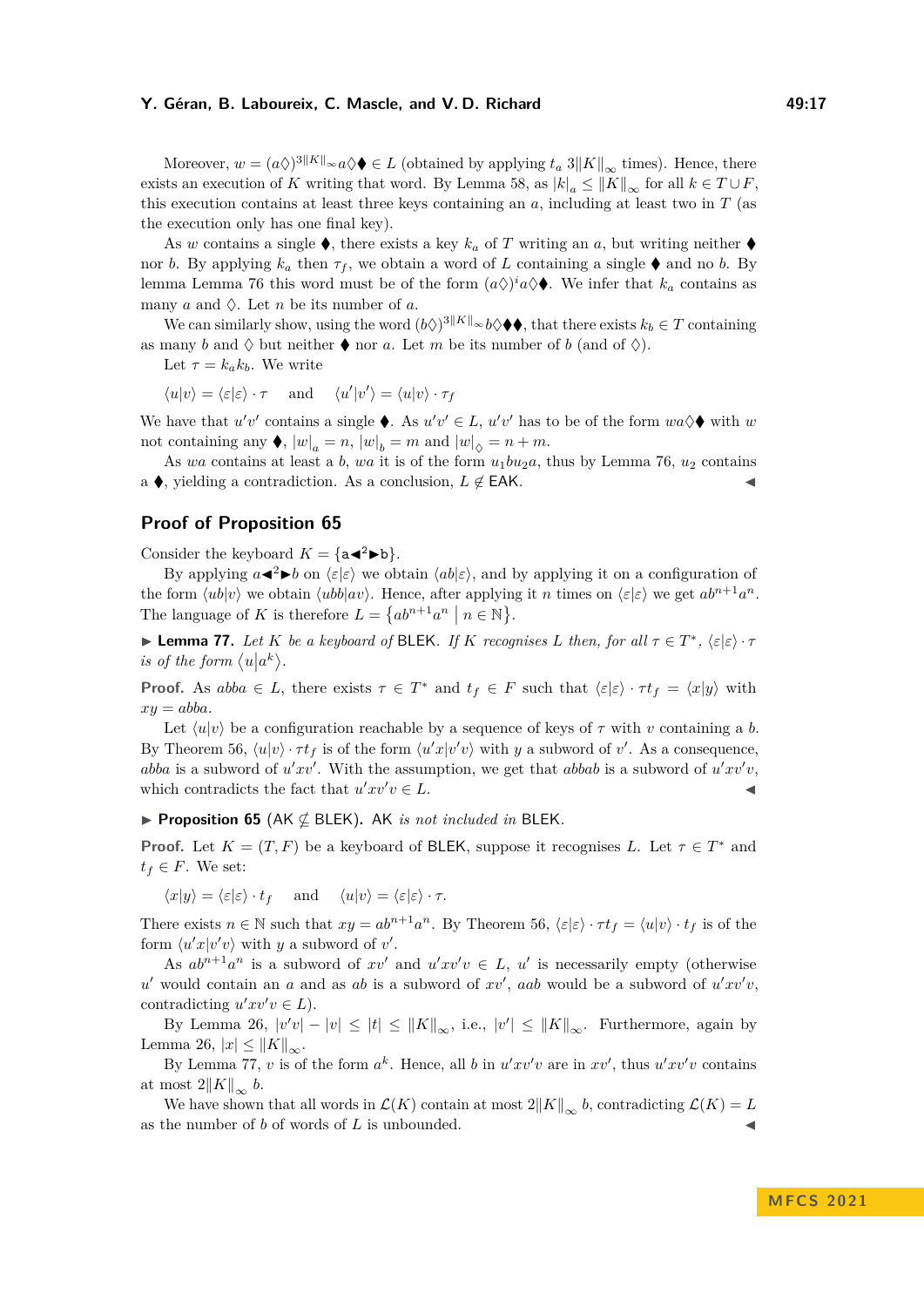# **Proof of Proposition [66](#page-12-2)**

Consider the following language over  $A = \{a, b, c\}$ :

 $L = L_1 \cup L_2$  with  $L_1 = \{wc\tilde{w} \mid w \in \{a,b\}^*\}$  and  $L_2 = \{wc\tilde{w} \mid w \in \{a,b\}^*\}$ .<br>We are given to prove that *L* is in LEK but not in BAK *L* is proceduring

We are going to prove that L is in LEK but not in BAK. L is recognised by  $K =$ ({aa◀*,* bb◀}*,* {c*,* cc}), then *L* is in LEK.

We now show that  $L \notin BAK$ . The intuition is as follows:

Suppose we have a keyboard *K* of BAK recognising *L*. As we want to recognise palindromes, we need to stay close to the centre in order to always modify both halves of the word.

If the word is large enough, this means that we have to get far from the edges. In particular, there is a key *t* writing an *a* far from the edges (even two *a*, as we have to stay in the language).

We study the behaviour of this key on  $b<sup>n</sup>cb<sup>n</sup>$  and  $b<sup>n</sup>ccb<sup>n</sup>$  with large *n*. The cursor being far from the edges, *t* behaves the same way in both cases. In particular, we make the following remarks:

- The maximal distance *d* between two *a* will be the same in both words. Thus, the ÷. resulting words have either both two *c* or both one *c* in the centre.
- In both cases the key adds a number of letters  $\delta$ , and thus if  $b<sup>n</sup>cb<sup>n</sup>$  is turned into a word of even length, then  $b<sup>n</sup>ccb<sup>n</sup>$  is turned into a word of odd length, and vice-versa. As a result, they have different numbers of *c* in the centre.

As those facts are contradictory, we conclude that there cannot exist such a keyboard.

▶ **Proposition 66** (LEK ⊈ BAK)**.** LEK *is not included in* BAK*.*

# **B Complexity**

### **Proof of Proposition [70](#page-13-1)**

<span id="page-17-0"></span>▶ **Lemma 78.** *Let K be an* BK *keyboard. For all*  $\tau \in K^*$  *there exists*  $\tau' \in K^*$  *whose normal form is*  $\leftarrow^{k'} w'$  *with*  $k' \leq ||K||_{\infty}$  *such that*  $\varepsilon \cdot \tau = \varepsilon \cdot \tau'.$ 

**Proof.** We proceed by induction on  $\tau$ . The result hold for  $\tau = \varepsilon$  (by taking  $\tau' = \varepsilon$ ). Let  $\tau \in K^*$ , suppose there exists  $\tau' \in K^*$  whose normal form is  $\leftarrow^{k'} w'$  with  $k' \le ||K||_{\infty}$  such that  $\varepsilon \cdot \tau = \varepsilon \cdot \tau'$ . Let  $t \in K$ , we study the sequence  $t\tau$ . We need to provide  $\tau''$  such that  $\varepsilon \cdot t\tau = \varepsilon \cdot \tau''$  and with normal form  $\leftarrow^{k''} w''$  with  $k'' \leq ||K||_{\infty}$ .

There exist *k* and *w* such that  $\leftarrow^k w$  is the normal form of *t*. Let  $n = |w| - k'$ .

If  $n > 0$ , then  $t\tau'$  is equivalent to  $\leftarrow^k w[1, n]w'$  and we can set  $\tau'' = t\tau'$  (as  $n > 0$ , we have  $k' < |w| < \|K\|_{\infty}$ ).

Otherwise,  $\varepsilon \cdot t\tau = w \cdot \tau = w \cdot \tau' = w' = \varepsilon \cdot \tau$  and we can set  $\tau'' = \tau'$ . The result is proven.

▶ **Proposition 70.** *The universality problem for* BK *keyboards is in* coNP*.*

**Proof.** We prove that if a BK keyboard *K* is not universal, then there is a word of length at most  $||K||_{\infty} + 1$  it does not recognise.

Let *K* be a keyboard of BK, suppose there exists  $w \in A^*$  not recognised by *K*. We take *w* of minimal length. If  $|w| \le ||K||_{\infty} + 1$  then the property holds.

If  $|w| > ||K||_{\infty} + 1$  then there exist  $a \in A, v \in A^+$  such that  $av = w$ . As we assumed *w* to be of minimal length, *v* is recognised by *K*. By Lemma [78,](#page-17-0) there exist  $k \leq ||K||_{\infty}, \tau \in K^*$ whose normal form is  $\leftarrow^{k} v$ , such that  $\varepsilon \cdot \tau = v$ .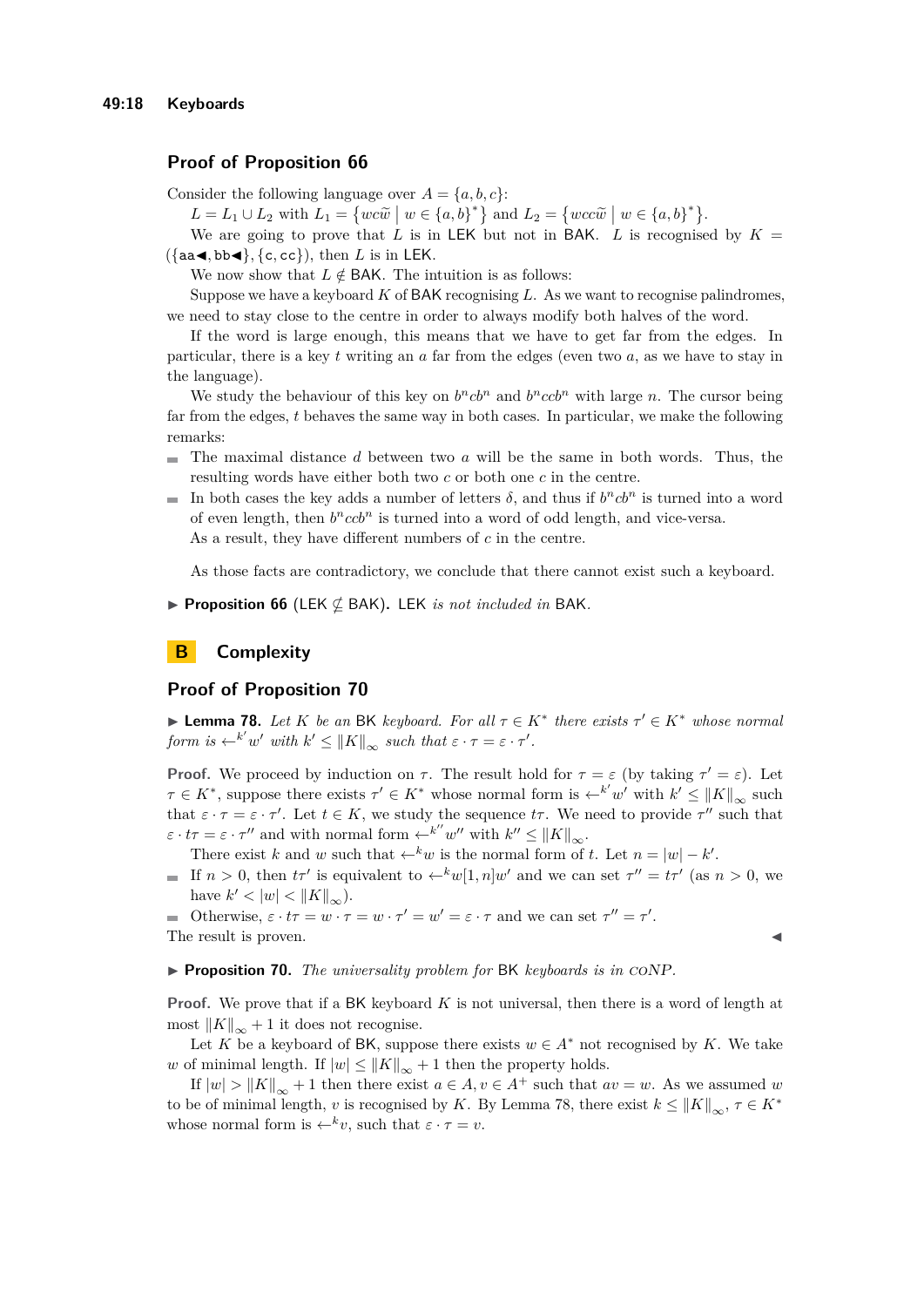As  $|a^{k+1}| = k+1 \le ||K||_{\infty} + 1 < |w|, a^{k+1}$  is recognised by *K*. Let  $\tau'$  be such that  $\varepsilon \cdot \tau' = a^{k+1}$ , then we have  $\varepsilon \stackrel{\tau'}{\longrightarrow} a^{k+1} \stackrel{\tau}{\longrightarrow} av = w$ .

This contradicts the fact that  $w$  is not recognised by  $K$ . The property is proven.

# **C Closure properties**

# **Proof of Proposition [72](#page-13-2)**

▶ **Proposition 72** (Mirror)**.** MK*,* AK *and* EAK *are stable by mirror.* EK*,* BK*,* BEK *and* BLK *are not stable by mirror.*

For MK the result is clear as the mirror of  $\mathcal{L}(K)$  is  $\mathcal{L}(\widetilde{K})$  when K is an MK keyboard. As for AK and EAK, we first define the mirror of an atomic operation: the mirror of is  $\blacktriangleright$  (and vice-versa) and the mirror of *a* is  $a \blacktriangleleft$ . By turning every atomic operation in a

keyboard into its mirror, we obtain a keyboard recognising the mirror language. The language  $L = b^*a$  is in EK and BK but its mirror is not in BEK, thus EK, BK and

BEK are not stable under mirror.

The language  $L = (b + b^2)a^*$  is recognised by the BLK keyboard

 $K = \{ \leftarrow^2 \mathbf{a} \blacktriangleleft \mathbf{b}, \leftarrow^2 \mathbf{a} \blacktriangleleft \mathbf{b} \mathbf{b}, \leftarrow^2 \mathbf{b}, \leftarrow^2 \mathbf{b} \mathbf{b} \}$ 

but its mirror  $a^*(b+b^2)$  is not in BLK as is shown in the proof of Proposition [62.](#page-12-3)

### **Proof of Proposition [73](#page-14-5)**

▶ **Proposition 73** (Intersection). *None of the keyboard language classes are stable by intersection.*

For MK and EK, we use the intersection of  $(ab + ba + bb)^*$  and  $(ba + b)^*$  as our counterexample.

For BK and BEK, we use again the language  $L_{\diamondsuit\blacklozenge}$  from the proof of Proposition [64.](#page-12-0) We also define  $L' = (a + b + \Diamond)^+ \blacklozenge^2$  recognised by the BK keyboard

$$
\{\leftarrow^2 a \blacklozenge^2, \leftarrow^2 b \blacklozenge^2, \leftarrow^2 \lozenge \blacklozenge^2\}.
$$

Thus *L* and *L'* are in BK, and we show that their intersection is not.

For the other classes, we show that  $L = \{a^n b^n c^n \mid n \in \mathbb{N}\}\$ is not in BEAK. Further, it is the intersection of the following LK languages:

- $(a + b)^* c^*$ , recognised by  $\{a, b, c \blacktriangleleft\}$ ,
- $a^*(b+c)^*$ , recognised by  $\{a, b \blacktriangleleft, c \blacktriangleleft\}$ ,
- { $w ∈ (a + b + c)^* | |w|_a = |w|_b$ }, recognised by {*ab, ba, c*, ◀},
- $\{w \in (a+b+c)^* \mid |w|_b = |w|_c\}$ , recognised by  $\{bc, cb, a, \blacktriangleleft\}$ .

#### **Proof of Proposition [74](#page-14-6)**

▶ **Proposition 74** (Union)**.** *None of the keyboard language classes are stable by union.*

To start with, we consider the languages  $a^*$  and  $b^*$ , both in MK, and prove that their union is neither in BLEK nor in EAK.

▶ **Lemma 79.** *The language*  $L = a^* + b^*$  *is not in* BLEK.